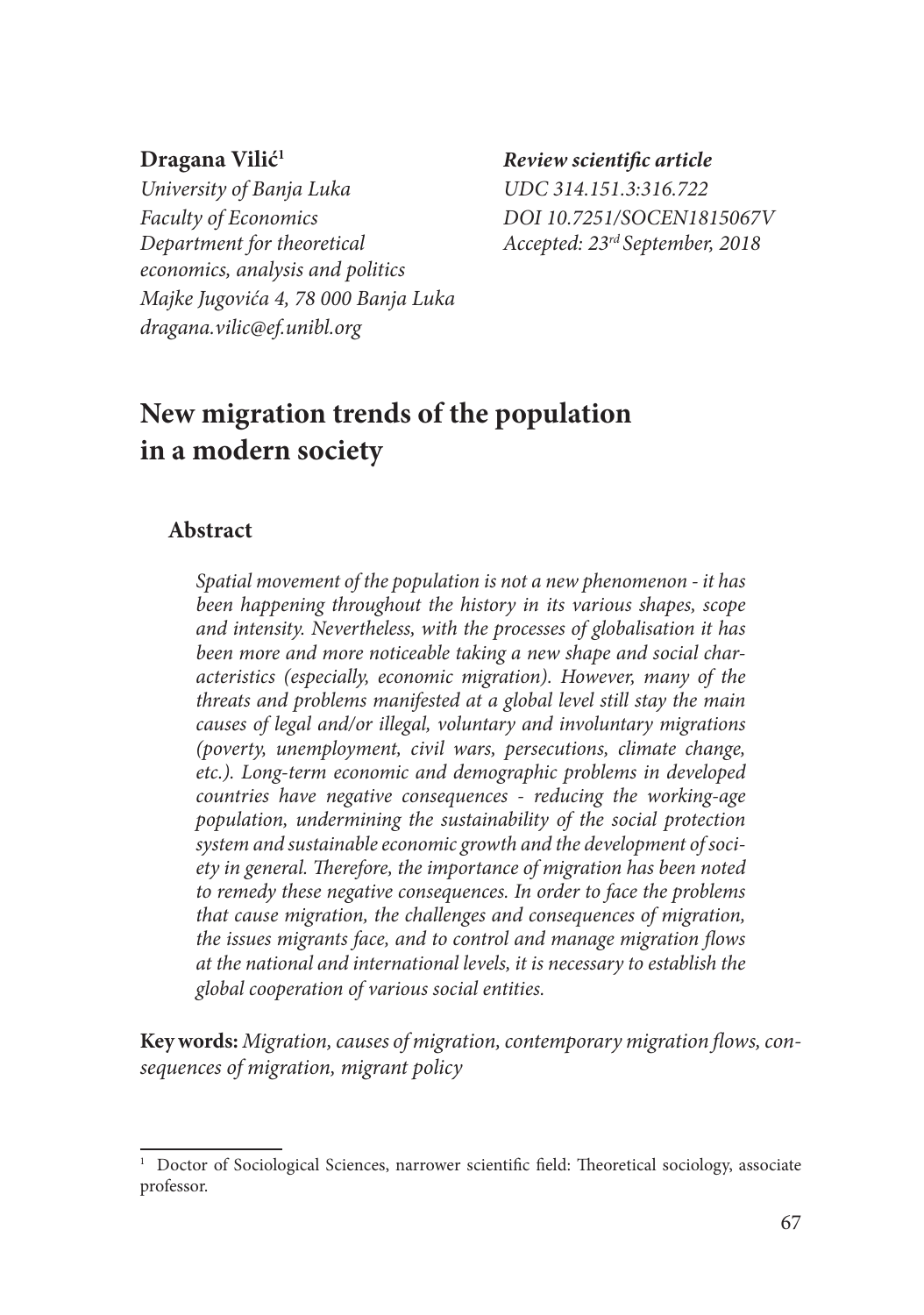#### **Introduction**

Throughout history, people have been constantly moving from one place (region, state, and continent) to another. They have been doing this for various reasons (acquiring knowledge, seeking work, avoiding political oppression, war, poverty, etc.) in different ways and through different channels (legally or illegally). This complex phenomenon has multiple impacts on individuals and society (of origin and of reception), therefore it is necessary to seek different responses to the challenges arising from migration.<sup>2</sup> According to Vlado Puljiz, economic and social circumstances and social policies of one country are affected by four most important socio-demographic factors: a decline in fertility (a reduction of the rate of biological reproduction of the population), demographic aging (a world-wide increase of the elderly population), migrations (internal and external) and transformation of the structure and functions of the family.<sup>3</sup> In this paper, we will focus our attention on migration, analysing its correlation with other factors.

The great emigration of Europeans to North America and other overseas territories (Latin America, Australia, South Africa, Israel) commenced in the 16<sup>th</sup> century and has continued to this day to a lesser extent and has been considered the most important and perhaps the largest migration event in human history (over 60 million people). The fall of the Berlin Wall has caused a massive population movement in Europe - from southeast Europe towards the West and to other continents.4 For a long period of time, EU countries have become attractive to a large number of legal and illegal migrants from mostly underdeveloped countries in the world (a large numbers of people and high rate of unemployment), primarily because of their possible economic prosperity and political stability. In these countries, noticeable changes have happened in the structure of the population and the labour market, caused by

<sup>2</sup> European Commission, Communication from the Commission to the European Parliament, the Council, the European Economic and Social Committee and the Committee of the Regions - a European Agenda on Migration, COM(2015) 240 final, HR, Brussels, 13.5.2015, p. 2 - https://ec.europa.eu/home-affairs/sites/homeaffairs/files/what-we-do/policies/europeanagenda-migration/background-information/docs/communication\_on\_the\_european\_ agenda\_on\_migration\_hr.pdf, [09/01/2018]

<sup>3</sup> Vlado Puljiz, Staranje stanovništva – izazov socijalne politike, *Revija za socijalnu politiku*, year 23, no.1, Zagreb, 2016, pp. 81-82 pdf. www.rsp.hr [04/12/2017]

<sup>4</sup> Some ethnic groups returned to their indigenous territories (for example, Jews, Germans, Greeks from Kazakhstan and Albania), some joined their ethnic group in another country (for example, Roma and Armenians) and internal problems of former socialist countries initiated interregional migrations. Mirjana Bobić, *Demografija i sociologija – veza ili sinteza*, (Belgrade: Public Company 'Official Gazette', 2007), pp. 109 - 110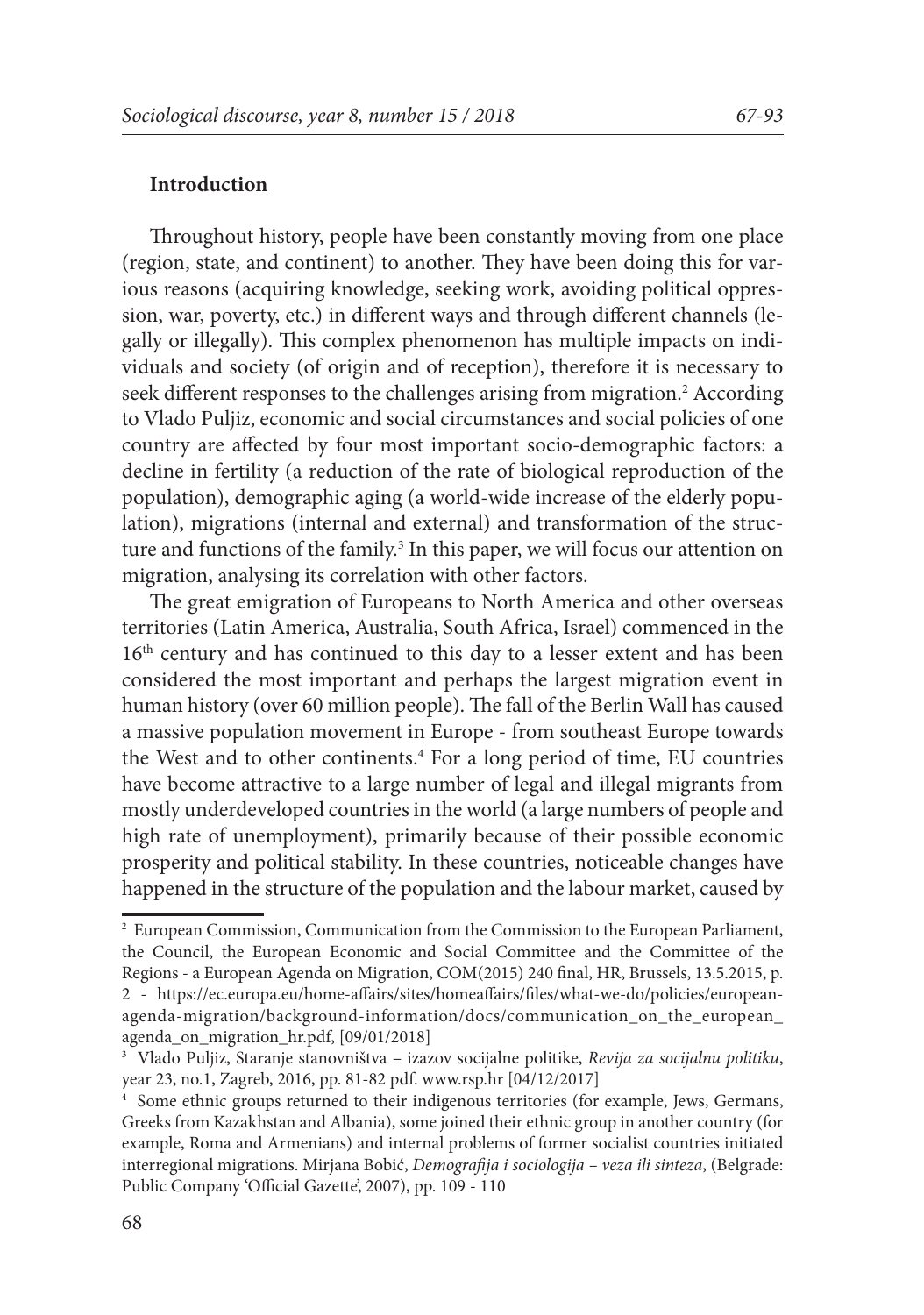the de-juvenilisation ("bottom-up aging") of the population, that is, "reducing the fertility rate, that is, the ever falling number of children and young people who will make up the active part of the population in the near future."5 Therefore, in order to meet the labour market needs, the EU has aimed to promote legal migration. Although international migration in destination countries (EU) can be used as a mechanism to fill in the gaps in the labour market (filling out the contingent of the working-age population), to sustain the social protection system and ensure sustainable economic growth, the question arises as to whether they can reverse the existing trend of population aging. Free travel, movement and life within the EU borders are provided to all citizens of EU Member States. This allows them to leave their country (for a shorter or longer period of time) and go to other EU member states to work, to study, to specialise, to travel with business or as tourists, to buy and similar, which may contribute to an improving social and cultural interaction within the EU, and achieving economic benefits.<sup>6</sup> In the past few years, political crisis and warfare in some countries of Africa, South Asia and the Middle East have prompted, in a short period of time, (involuntary) migration of residents from these countries to the EU countries especially. This has particularly affected the economies of these countries - the labour market and overall public finances and fiscal sustainability, bearing in mind their vulnerability caused by the last financial and debt crisis7 , as well as numerous other problems - the legal status of these persons, their integration into the countries of admission and similar. This huge influx of immigrants has shown the weakness of the existing migrant policy in the EU and its members which were not able to immediately respond to all the challenges of this wave of migration.

Given the new trends and patterns of spatial mobility of people in a global society, the changes in the relationship they cause between the society of origin and society of destination, a new approach is needed in studying this social phenomenon and processes, that is, it is necessary to understand the main causes, determinants, size, directions, consequences, but also the development of these migration flows in the future, and to identify an adequate political response to the challenges / problems they impose – an effective method to overcome them, the possibility of their control at a national and international level, but also the identification and exploitation of favourable

<sup>5</sup> Vlado Puljiz, Staranje stanovništva – izazov socijalne politike, *Revija za socijalnu politiku*, year 23, no.1, Zagreb, 2016, p.82 pdf. www.rsp.hr [04/12/2017]

<sup>6</sup> Eurostat – Statistics Explained - *Migration and migrant population statistics*, data from March 2017, http: http://ec.europa.eu/eurostat/statistics-explained/index.php/Migration\_and\_ migrant\_population\_statistics/hr [04/12/2017]

<sup>7</sup> Branka Topić-Pavković, Fiskalni uticaj migrantske krize na nacionalnu ekonomiju, *ACTA ECONOMICA*, Year XIV, no. 24 (Banja Luka: Faculty of Economics, 2016), pp. 91 – 92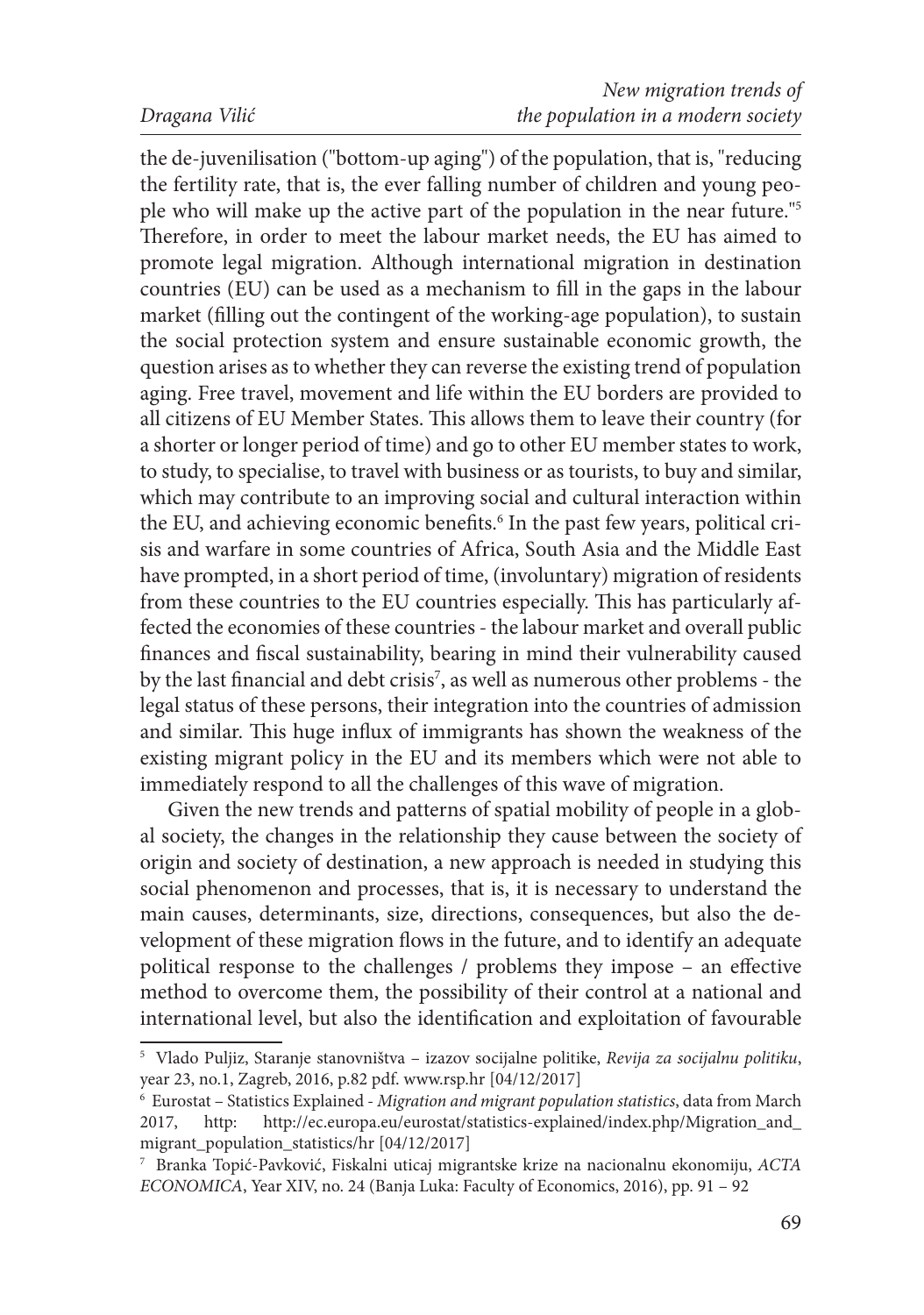aspects of migration for countries of origin, transit and destination, too.8 In addition to the numerous positive changes that migrations have on the lives of migrants and society, one cannot ignore the negative ones that contribute to human suffering: impoverishment, exploitation, alienation, destruction, etc.9 On December 18, the United Nations mark the International Day of Migrants.10 These complex, dynamic and changing (global) processes have become the priority of the international community in seeking and reaching a global response and agreement on the challenges they impose in the context of ensuring a sustainable development.11 By a theoretical approach to this problem and analysis of statistical data of some international organisations (Eurostat, United Nations etc.) in this paper we will try to identify the scope and (current and future) directions of spatial movement of the population in the world and in the European Union.

#### **Migration - the notion**

Migrations (lat. *migratio* - move) represent the mechanical movement of the population, i.e. the spatial mobility of the population. They can be voluntary or involuntary, within the same country (inhabitation/moving-in and relocation/moving-away) or outside the country (immigration and emigration).<sup>12</sup> Natural population growth (natural movement and regeneration) and

<sup>8</sup> Jelena Predojević-Despić, Ka razumevanju determinanti međunarodnih migracija danas – teorijska perspektiva, *Stanovništvo,* 1/2010, XLVIII, http://www.komunikacija.org.rs/komunikacija/casopisi/stanov/XLVIII\_1/index\_html?stdlang=ser\_lat, [15/01/2018]

<sup>9</sup> Milosav Milosavljević and Aleksandar L. Jugović, *Izvan granica društva – savremeno društvo i marginalne grupe*, (Belgrade: Faculty of Special Education and Rehabilitation, University of Belgrade – Publishing Centre (CIDD), 2009), p. 123

<sup>&</sup>lt;sup>10</sup> United Nations, Department of Economic and Social Affairs Department of Economic and Social Affairs, *International Migrants Day 18 December*, http://www.un.org/en/events/migrantsday/index.shtml [10/02/2018]

<sup>&</sup>lt;sup>11</sup> Sixteenth Coordination Meeting on International Migration, United Nations, New York, 15-16 February 2018, has the purpose to prepare the Global Compact for Safe, Orderly and Regular Migration by taking stock of existing data and research on relevant topics, highlighting gaps in the current evidence base and assessing priorities for the further development of data, research and training to support the implementation of the Global Compact, to allow participants to share information about progress in monitoring the implementation of the migration-related targets of the Sustainable Development Goals, and to allow participants to present and coordinate their recent activities and initiatives on migration. http://www.un.org/en/development/desa/population/migration/events/coordination/16/index.shtml [20/02/2018]

<sup>12</sup> See more: Branislav Đurđev, *Emigracije*, in Aljoša Mimica i Marija Bogdanović (author), *Sociološki rečnik*, (Belgrade: The Institute for Textbooks, 2007), pp. 119 – 120; *Imigracije*, Aljoša Mimica i Marija Bogdanović (author), *Sociološki rečnik*, (Belgrade: The Institute for Textbooks, 2007), p. 184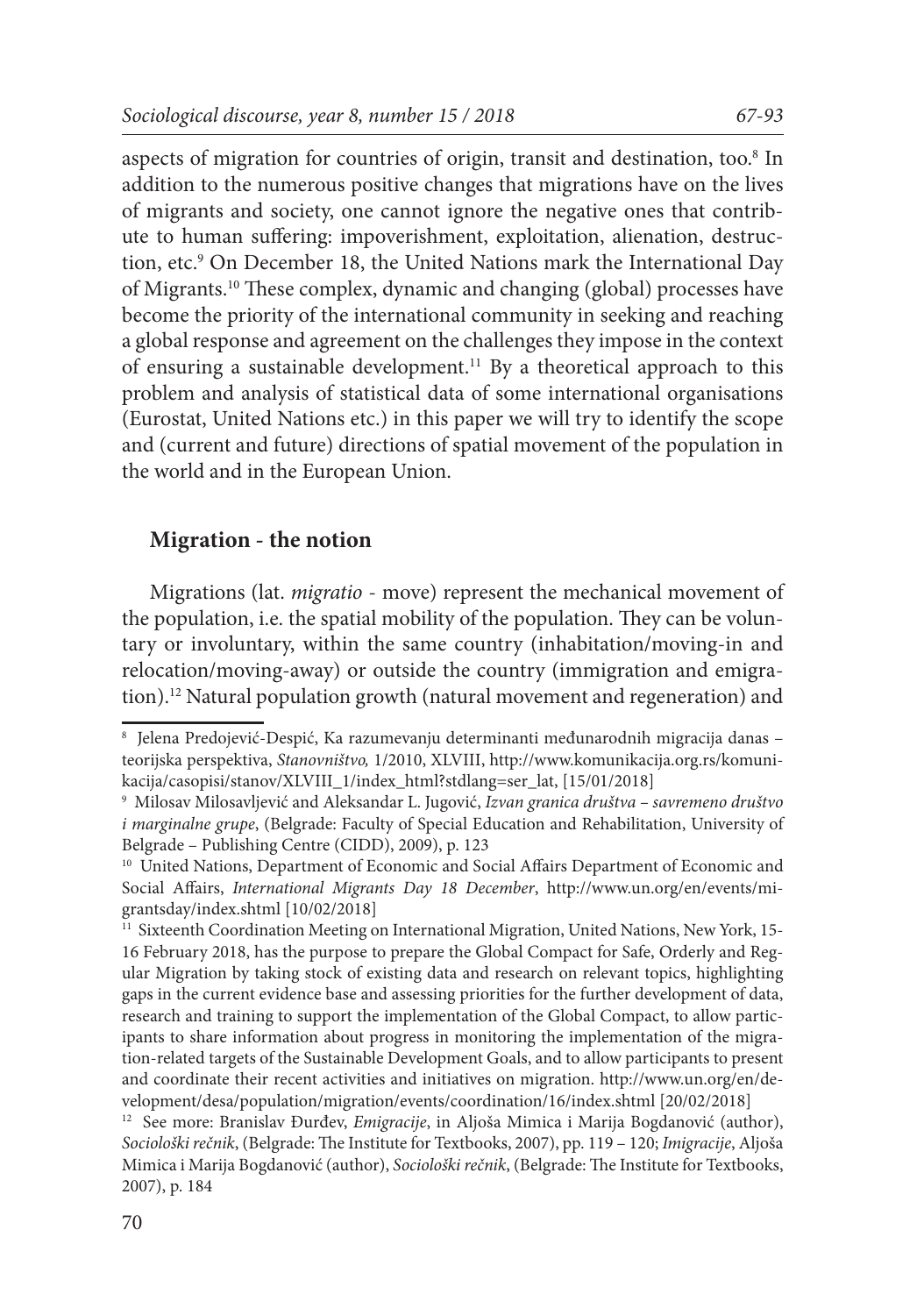migration are the basic components of the development and movement of the population.13

According to the United Nations definition, migration implies a form of spatial mobility of people (refugees, displaced persons, extradited persons and economic migrants) when they cross the limits (boundaries) of one political/administrative unit to another for a specified minimum period of time (internal - territorial movement from one territory / province / district / municipality to another within the same country; international – movement between national states) and a migrant is "any person who temporarily or permanently lives in a country where he/she was not born and has acquired some significant social relation with that country."14 While domestic literature sees any change in place of residence, regardless of duration and distance, as a migration, the foreign literature sees this notion as only a "permanent change of residence (permanent migration)", i.e. it does not include "short-term trips not resulting in the change of place of permanent residence, such as daily, occasional (seasonal) and temporary population movement."15 In terms of describing and studying internal migration (within the same territory, republic, state) and external migration (to other countries, geographical regions), the problem is the accuracy of the data. In order to be able to monitor the migration of a population, date are sourced from: the population census (indirectly provide information about population movements based on migration characteristics of the population, demographic and economic characteristics of migrants, etc.), demographic statistics (data on internal migration - statements by citizens and documents on registration / deregistration of residence with competent institutions), registers (important events in the life of the population - birth, marriage, death) and surveys (survey on a population sample).16 The brain drain monitoring, i.e exodus of highly educated

<sup>13</sup> Mirjana Bobić, *Demografija i sociologija – veza ili sinteza*, (Belgrade: Public Company 'Official Gazette', 2007), p. 103

<sup>14</sup> United Nations, Migrant/Migration, according to *Migration and Integration – some basic concepts*, http://www.unesco.org/new/en/social-and-human-sciences/themes/international-migration/glossary/migrant/ [27/01/2018]

<sup>15</sup> Branislav Đurđev, *Migracije,* in Aljoša Mimica i Marija Bogdanović (author), *Sociološki rečnik*, (Belgrade: The Institute for Textbooks, 2007), p. 326

<sup>&</sup>lt;sup>16</sup> In addition to these regular censuses, in some developed countries, migration between censuses can be monitored on the basis of a register of a change of residence. The migration history of individuals, groups and areas is monitored by establishing a migration file. Nevertheless, a single population register gives the most complex indicators in one country for all four components of the demographic development of the population. In cases where there is no possibility to measure migration by continuously monitoring migration events, census data and various methods (for example, vital-statistical) are used. Branislav Đurđev, *Migracije,*  in Aljoša Mimica i Marija Bogdanović (author), *Sociološki rečnik*, (Belgrade: The Institute for Textbooks 2007), p. 326 and see more in: Mirjana Bobić, *Demografija i sociologija – veza ili sinteza*, (Belgrade: Public company 'Official Gazette', 2007), pp. 103, 104-105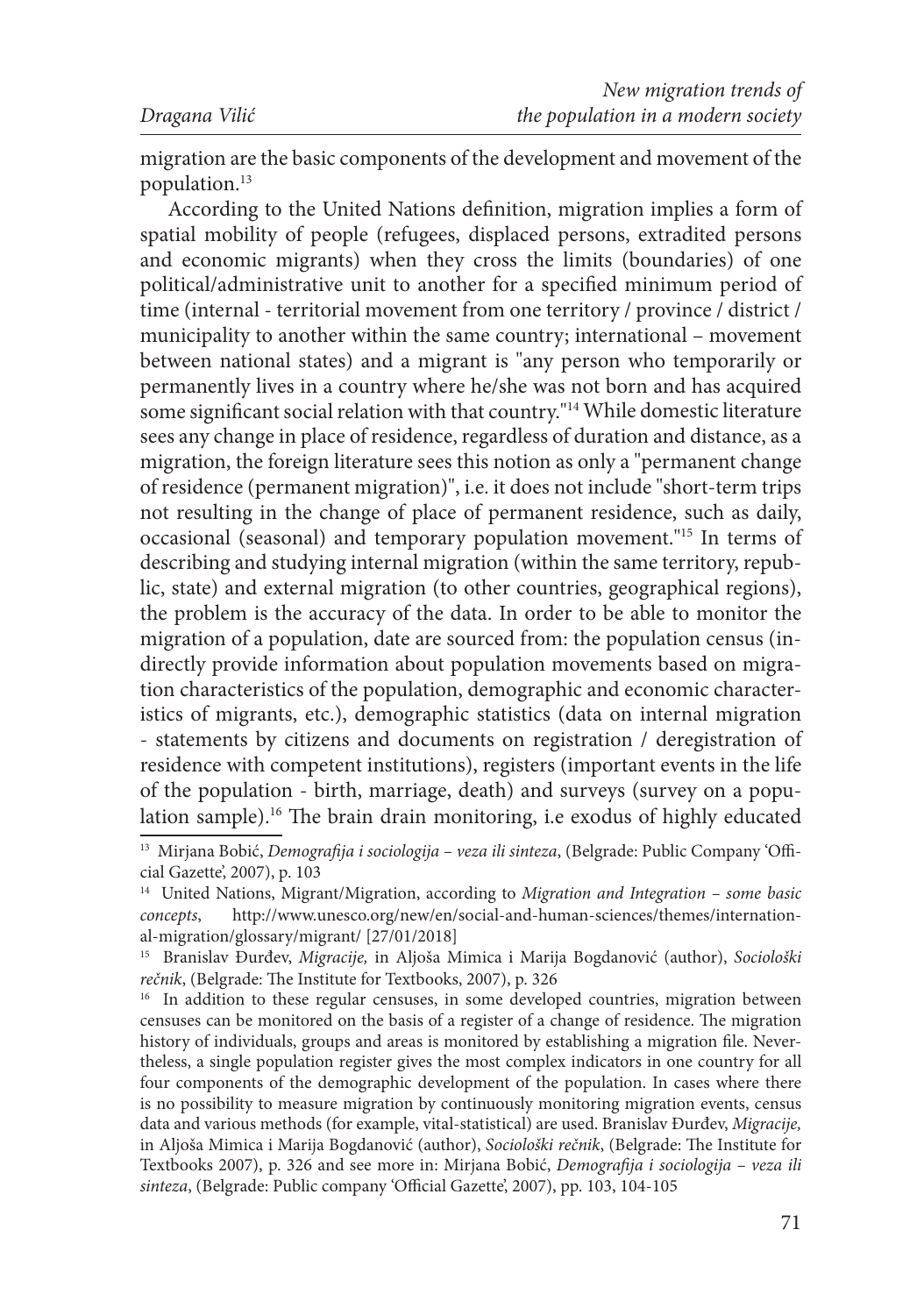experts, expressed in all countries of the modern era, especially in developing countries and in the former socialist countries after the fall of the Berlin Wall, is possible based on an expert's assessment, surveys, migration statistics of foreign countries, and indirectly through domestic labour statistics.17

When we talk about involuntary migration, they can be external (refugees) and internal (internal displacement). Unlike an economic migrant who can freely leave the country of origin and return to it, according to the Convention relating to the Status of Refugees (Geneva, 1951), a refugee is "any person who owing to well-founded fear of being persecuted for reasons of race, religion, nationality, membership of a particular social group or political opinion, is outside the country of his nationality and is unable or, owing to such fear, is unwilling to avail himself of the protection of that country; or who, not having a nationality and being outside the country of his former habitual residence as a result of such events, is unable or, owing to such fear, is unwilling to return to it."18 Although there is no legal definition of internally displaced persons, they have the same status as refugees (deprivation of home, property, neighborhood, relative, workplace, various social networks, etc.), only that their place of life is being changed within the same country.19

The living and working conditions of people have been substantially changed under the influence of technical and technological progress associated with the process of globalisation - computerisation and the Internet allow work at home, work outside of formal working hours, the reconciliation of family and professional obligations, which reduces the need for individual migration for work or permanent moving for better employment or promotion. Thus, in modern societies, most of the remaining migrations are

 $^{17}\,$  To mark the mass departure of the elite from Great Britain to the United States in the 1960s, the term was used for the first time. Regarding this, the following terms are used: *brain gain* (the benefit the receiving country gets due to cost savings for education, training and human capital); *brain waste* (the loss for the country of origin, destination and the experts themselves due to the inability to obtain adequate employment in accordance with their knowledge and skills); *brain re-gain* (the possibility to establish some kind of cooperation and exchange of emigrants and countries of origin, with the possibility of a return); *brain flight* (massive departure of personnel from countries, predominantly those in development). Jelena R. Despić, Migracije visokoobrazovanih lica iz Srbije od 1991. godine u Kanadu i Sjedinjene Američke Države, *doctoral dissertation*, (Belgrade: Faculty of Economics, University of Belgrade, 2015), p. 16 pdf. https://fedorabg.bg.ac.rs. [27/01/2018]

<sup>18</sup> Croatian Legal Centre, *Selected Topics of Asylum and Migration* - Framework for the Integration of Refugees into Croatian Society, Prepared by legal experts of the Croatian Legal Centre as part of the project "Legal Assistance to Asylum Seekers", which CPC carries out as a partner of UNHCR, 2016, p. 1, www. hpc.hr. [14/02/2018]

<sup>19</sup> Milosav Milosavljević and Aleksandar L. Jugović, *Izvan granica društva – savremeno društvo i marginalne grupe*, (Belgrade: Faculty of Special Education and Rehabilitation, University of Belgrade – Publishing Centre (CIDD), 2009), p. 126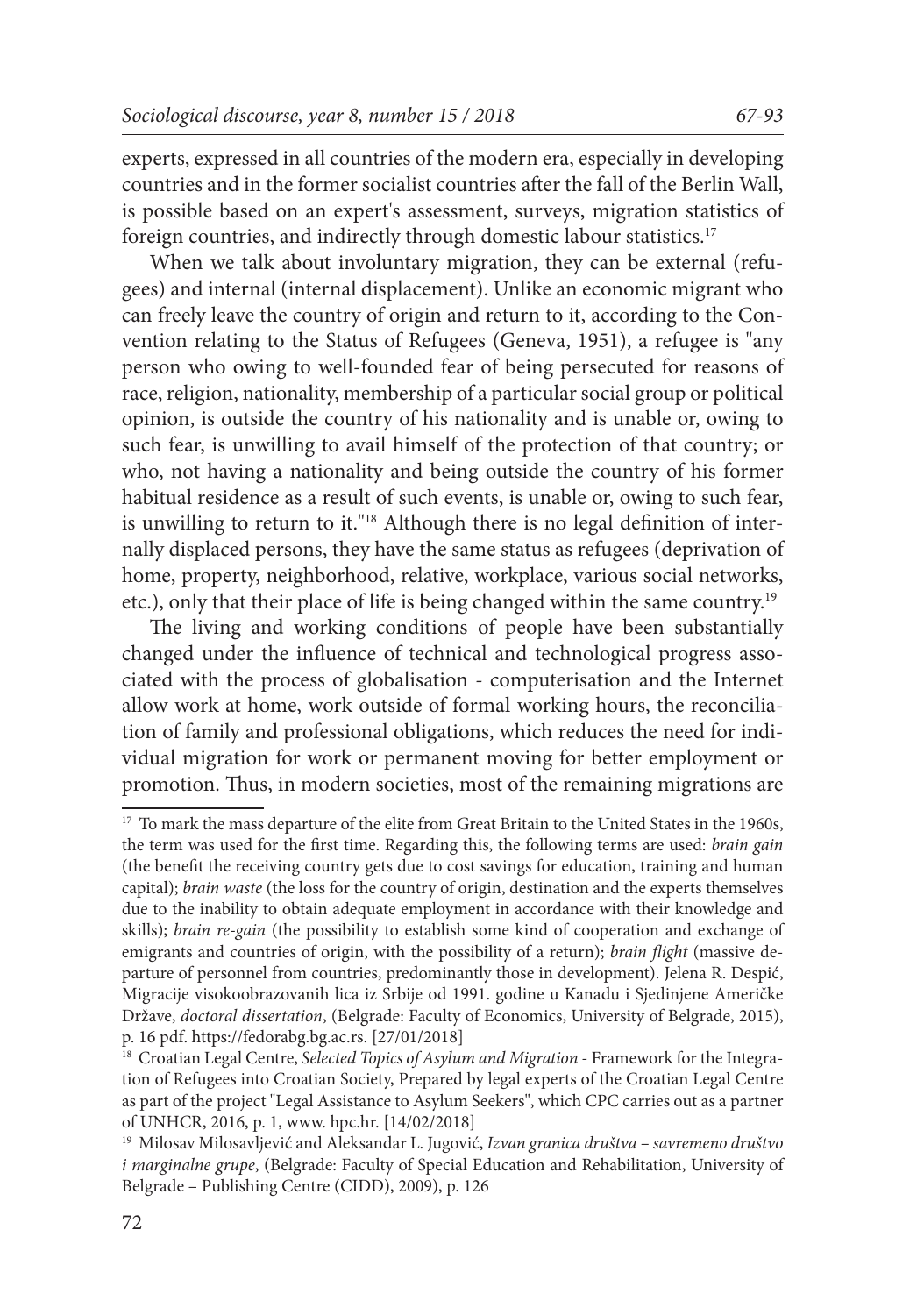reduced to those between cities (interurban) or within cities (intraurban).<sup>20</sup> In developed countries there is a steady increase in daily migration, even on longer distances and at cross-border / border regions between the populations of countries within the EU (daily and weekly migrations are increased by the processes of European integration and the creation of a single labour market). $21$ 

# **Theoretical perspective of migration studies – old and new approach(es)**

Various types of population movement – mechanical (migration) and natural (birth and death rate) are closely connected to a socio-economic, political and cultural context. This connection was noticed and described by Adolphe Landry, Warren Thompson and Frank Notenstein in their demographic transition theory (demographic revolution, demographic transition), established in the first half of the 20<sup>th</sup> century, which postulates the model of stage development of a population within which demographical development flow is conceptualised theoretically and methodologically. From the end of the 18<sup>th</sup> and the beginning of the 19<sup>th</sup> century on, the process of demographic transition started in the countries of Western Europe, and in the second half of the 20<sup>th</sup> century, it encompassed most of the countries in the world. It represents an integral part of the total social development in that period – urbanisation and industrial revolution and its effect on increasing the production and consumption, increase of real income and general improvement of economic, health, social, cultural and other life conditions. Observed as a whole, social modernisation affected the changes in population's natural environment – reduction of not only the mortality rate, but above all, the reduction of birth rate and fertility (the result of a change of goals, motives and attitudes on the size of a family).<sup>22</sup> In order to complete the image on the

<sup>20</sup> Alica Wertheimer-Baletić, *Stanovništvo i razvoj*, (Zagreb: MATE, 1999). In: Mirjana Bobić, *Demografija i sociologija – veza ili sinteza*, (Belgrade: Public company "Official Gazette", 2007), p. 113

 $21$  Regarding the factors influencing people's decision to take up this form of spatial mobility instead of migration and their positive and negative consequences, see relevant scientific research. In: Vesna Lukić, Socio-ekonomski aspekti dnevnih migracija, *SOCIOLOGY*, Vol. LV (2013), N° 2 pp 283 - 298 pdf. www.sociologija.org [01/02/2018]

 $22$  As parts of the society modernisation process, industrialisation and usrbanisation are the factors that affected the reduction of birth rate, and they also include a set of other factors (education, health protection, and fading of tradition, etc.). Alica Wertheimer-Baletić, Demografski tranzicijski procesi – kontinuitet ili diskontinuitet, *Paper*, Croatian Academy of Sciences and Arts, Department of Social Sciences, 51=525(2016), pp. 12 – 13, https://hrcak. srce.hr/154740 [08/11/2017]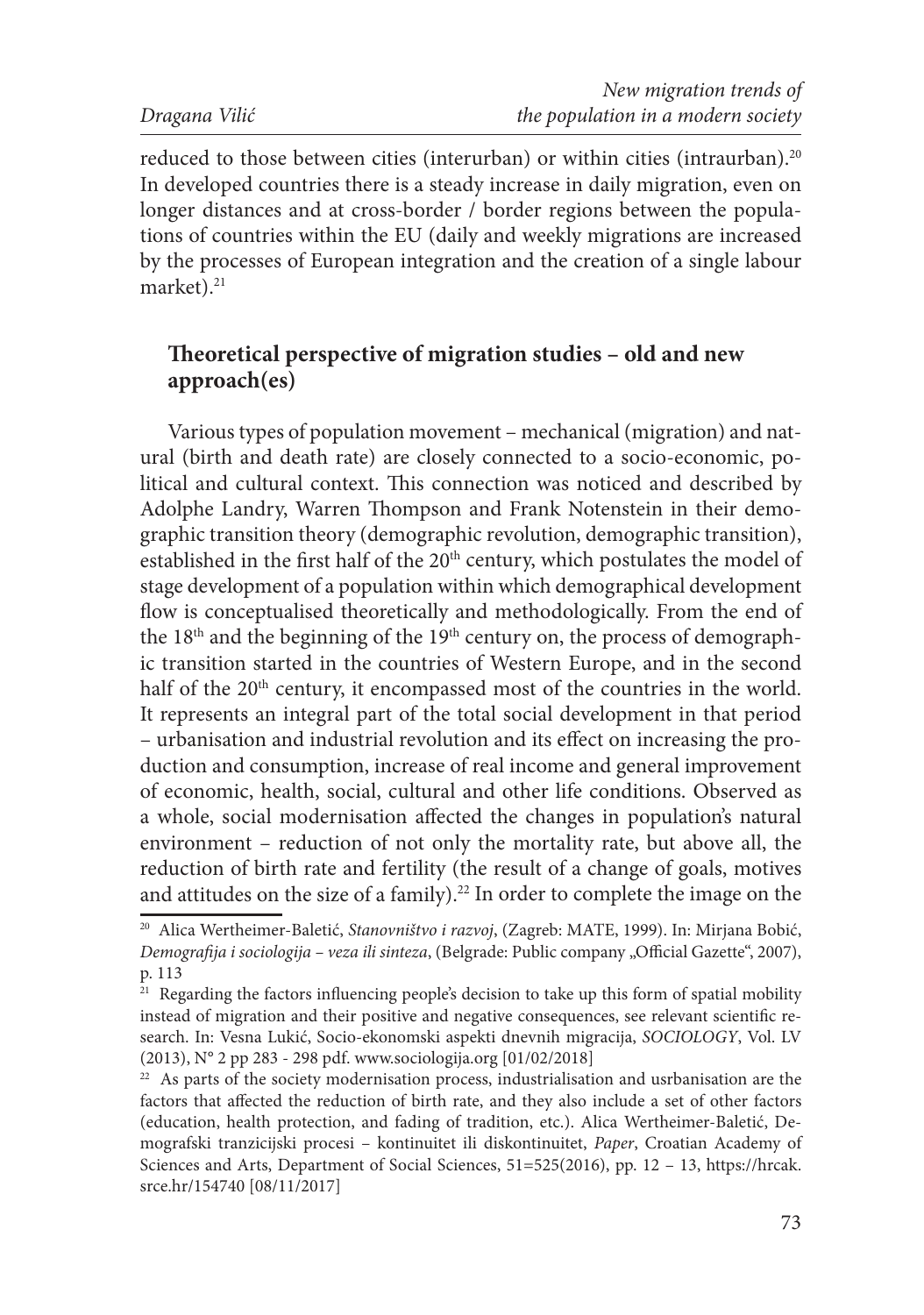transition from a traditional regime to a contemporary regime of population reproduction, it is necessary to add to it the migration component, which is missing in the theory of demographic transition. In 1971, American demograph Wilbur Zelinsky, developed his theory of mobility transition/migration of population (strength and form) happening simultaneously with the transition of the way of life – types of communities/societies (from pre-modern to contemporary ones), and defines its five stages: phase one – characteristic of 'pre-modern traditional communities' (before the beginning of urbanisation, individual movements of population are caused by the search for land property, trade, marriage, etc, the rate of natural population movement did not increase); phase two – characteristic of 'early transitional societies' (mass movement of population from villages to cities, colonisation to border arable parts of the country, population of overseas countries/new continents for better life conditions, the beginning of migrations of qualified manpower to other countries, fast growth of natural increase rate); phase three – characteristic of 'late transitional societies' (migration of western countries' population within a city, between cities or one metropolitan region top those from villages to cities, the colonisation of border parts of countries, mass migrations to overseas countries practically stop, individual migrations mark the highest rate); phase four – characteristic of 'developed societies'(population migration from villages to cities is reduced, whereas migrations between the cities and within urban centers are at a high level as well as the immigration of unqualified and semi-skilled manpower from underdeveloped to developed countries, individual migrations are increasing and there is a high level of internal and external permanent migration, mild to moderate growth of natural population movement); and phase five in 'highly developed societies' (migrations from the outskirts of great cities to their centres due to work connected to a high standard and developed urban infrastructure, massiveness of individual migration of students, managers, tourists, etc., migrations of unqualified and highly educated manpower from underdeveloped countries to highly developed Westers countries).<sup>23</sup>

In 1969, Donald J. Bogue classified the factors affecting the migrations: the attractive ones or *pull* factors (benefits for employment, specialisation or training, obtaining higher income, better life standards, mobility of family members) and repellent or *push* factors (exhaustion of nature resources or their price, reduction of demand for certain product/service of certain industry branch, loss of job post due to layoff for various reasons, alienation of an

<sup>23</sup> See more at: Wilbur Zelinsky, The hypothesis of the mobility transition. *The Geographical Review* LX1, 1971, p. 222 - 248 In: Ayse Gedik, Toward a theory of mobility transition: test of Zelinsky's theory with the Japanese and Turkish data 1955-2000, p. 2 pdf., IUSSP, XXV International Population Conference of the IUSSP, France, 2005, http://iussp2005.princeton.edu/ papers/51383. [27/01/2018]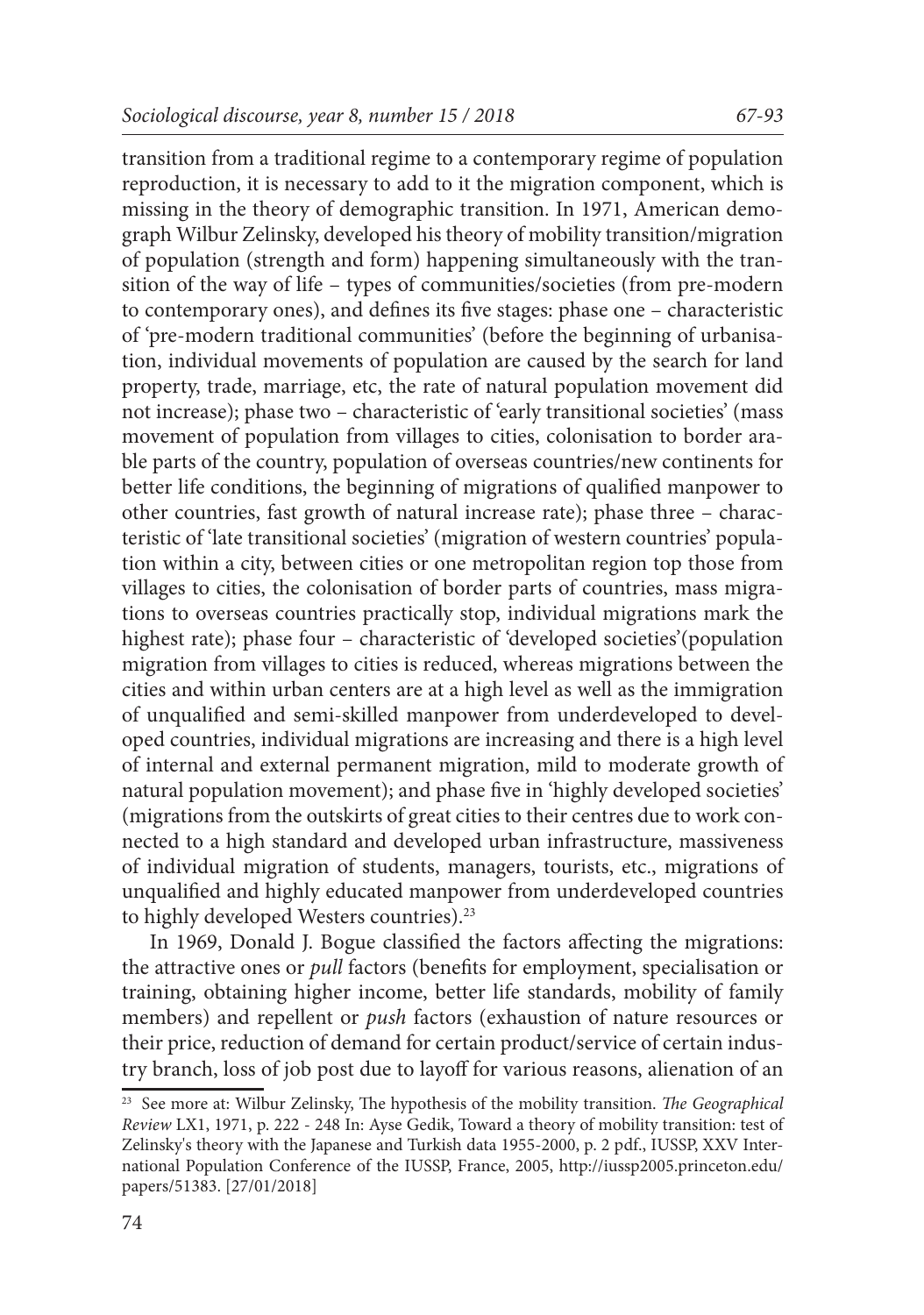individual from their community, etc.).<sup>24</sup> Different theoretical approaches in studying international migrations in an industrial society have proved to be inadequate for studying this process in a post-industrial society due to changes in space mobility of population and global transformation processes (global socio-economic context) in which an important role belongs to migrations. This affected significant changes in studying migrations in the last few decades – they are observed as an inseparable part of complete social transformation.25 In the last decade of the previous century, the so-called 'transnational turn' was noticed: observing from a new angle the international work migrations that caused the higher intensity and movement scope of people, goods, information and symbols as well as their potential use for development of migrants and environment of origin and reception. "Development in informational technology and transport possibilities increases the scope of temporary, repetitive and circular migrations. The increasing number of migrants is being directed to parallel life in two or more societies and develops transnational communities and transnational consciousness."26 This imposed

<sup>&</sup>lt;sup>24</sup> In addition to this one, related to migrations, there are numerous theoretical generalisations: E. G. Ravenstein – Laws of Migration (1885-1889), Everet S. Lee (1966), Zaslavska (1973), Khorev, Chapek (1978), Zipf (1946), Stoufer (1940), Todaro (1980), Ira S. Lowry (1990) etc. In our region, a great contribution to studying migration was given by Jovan Cvijić, the founder of the famous anthropogeographic school. When studying migrations, he used a very advanced methodology, field research, dicussion and poll, family geneology – all these served him to reconstruct the so-called metanastasic movements. Branislav Đurđev, *Osnovne tehnike u demografiji,* (Novi Sad: Zmaj and Demographers' Association of Yugoslavia, 2001). In: Mirjana Bobić, *Demografija i sociologija – veza ili sinteza,* (Belgrade: Public Company 'Official Gazette', 2007), pp. 106, 107-108).

<sup>&</sup>lt;sup>25</sup> During the second half of the 20th century, theories of economic migrations developed, and in their center, there were determinants of contemporary international voluntary work migrations: *theory of dual or segmented labour market* (Michael Piore), *world system theory* (I. Wallerstein), *neoclassical economics migration theory* (Massey, Todaro, Harris, etc.), *new economics of migration* (Lucas, Stark). In studying international migrations, there has been a dynamic approach in the last three decades: *the model of cumulative causation* (Donald Massey), the *theoretical approach of Mary Kritz and Hanna Zlotnik, the theory of migration movements*  (Akin Mabogunje)*,*

*Migration systems model* (Monica Boyd, James Fawcett), *network theory, institution theory, 'transnationalism'.* See more in: Jelena Predojević-Despić, Ka razumevanju determinanti međunarodnih migracija danas – teorijska perspektiva, *Stanovništvo*, vol. XLVIII (2010), no. 1, http://www.komunikacija.org.rs/komunikacija/casopisi/stanov/XLVIII\_1/index\_html?stdlang=ser\_lat, [15 January 2018], and Jelena Predojević-Despić, Migrantske mreže: nezaobilazna perspektiva u proučavanju savremenih međunarodnih migracija, *Sociološki pregled*, vol. XLIII (2009), no. 2, pp. 209 – 229 http://www.socioloskipregled.org.rs/2017/08/15/socioloski-pregled-vol-xliiii-2009-no-2/ [16/01/2018]

<sup>26</sup> Jelena Predojević-Despić, Migrantske mreže: nezaobilazna perspektiva u proučavanju savremenih međunarodnih migracija, *Sociološki pregled*, vol. XLIII (2009), no. 2, p. 210 http:// www.socioloskipregled.org.rs/2017/08/15/socioloski-pregled-vol-xliiii-2009-no-2/ [16 January 2018]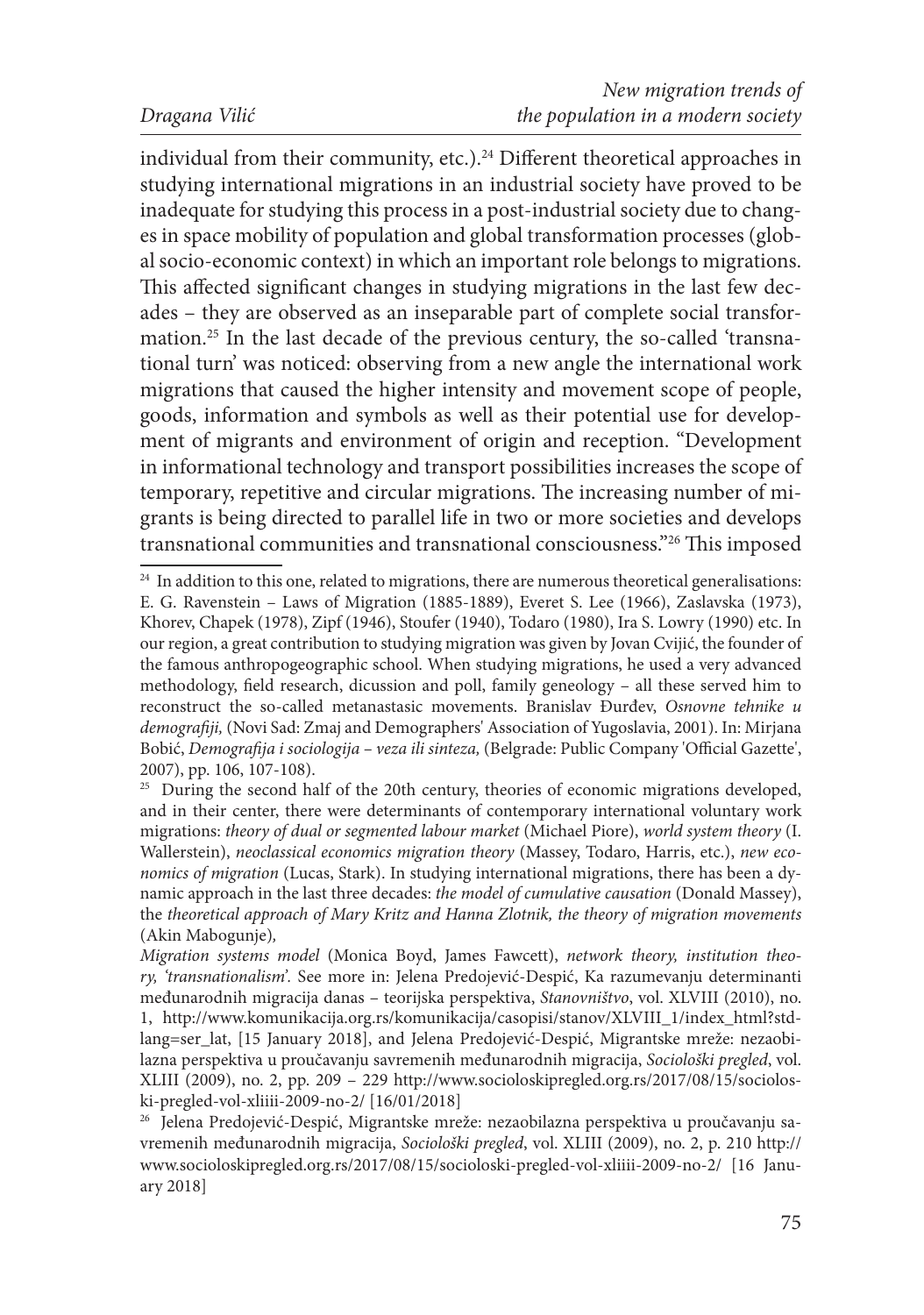the need to leave the earlier framework of bipolar space model in migration studies (moving people from one place to another, and these two places are basically completely different; there, migrants cannot organise their lives and activities at the same time – two exclusive orientations towards a departure destination: circular or linear) towards transnational space (a new type of social space where migrants establish multilateral and transnational relations between the new socio-cultural spaces they inhabit abroad and those in the country of origin – movement of people back and forth, money, goods and information).<sup>27</sup>

#### **Migration causes**

There are various causes of migration of people – geographic inequality in the division of nature resources, physical and human capital, institutions, tradition and cultural conditions, movement of capital and services, and vice versa, or their concentration in a certain space.<sup>28</sup> Therefore, the causes of migration could be divided by: natural (epidemic, natural disasters), social (wars, political instability, religious intolerance) and economic (famine, poverty, a possibility for better employment, obtaining better income, better life conditions, etc.). Although modern society is dominated by economic migrations, the decision on migrating is not predominantly governed by the possibility of obtaining a higher income in the destination country than in the country of origin – numerous expenses related to migration are also taken into account (expenses of moving and integration of migrants, psychological consequences of leaving behind a familiar environment and family, the possibility of losing a part of the pension earned in the emigration country, etc.).<sup>29</sup> Economic (work) migrations are usually voluntary migrations. However, we have to keep in mind that people usually migrate from underdeveloped to developed western countries due to bad life conditions and consequences of crises (social, economic, political). As a result of illegal state border crossings, the exact prevalence of migrations is unknown. Leaving dictatorial, one-party

<sup>27</sup> Roger Rouse, "Questions of Identity: Personhood and Collectivity in Transnational Migration to the United States", Critique of Anthropology, 15 (4), 1995, рp. 353 - 354 https://pdfs. semanticscholar.org/ae2b/001c44ee0039d8a6ea37b2fdbc0962246bce.pdf [16 January 2018] 28 Branislav Đurđev, *Osnovne tehnike u demografiji,* (Novi Sad: Zmaj and Demographers' As-

sociation of Yugoslavia, 2001). In: Mirjana Bobić, *Demografija i sociologija – veza ili sinteza*, (Belgrade: Public Company 'Official Gazette', 2007), p. 106

<sup>29</sup> Marija Peneva, Utjecaj krize na migracijsku politiku EU, *Collection of papers: Kriza: Preobrazba ili propast?* (edited by: Alka Obadić, Jurica Šimurina, Josip Tica), (Zagreb: Faculty of Economics, 2011), vol. 1, pp 113-114., EconPapers – Economics at your fingertips, http://web. efzg.hr/RePEc/chapters/chapter11-07. pdf [21/11/2017]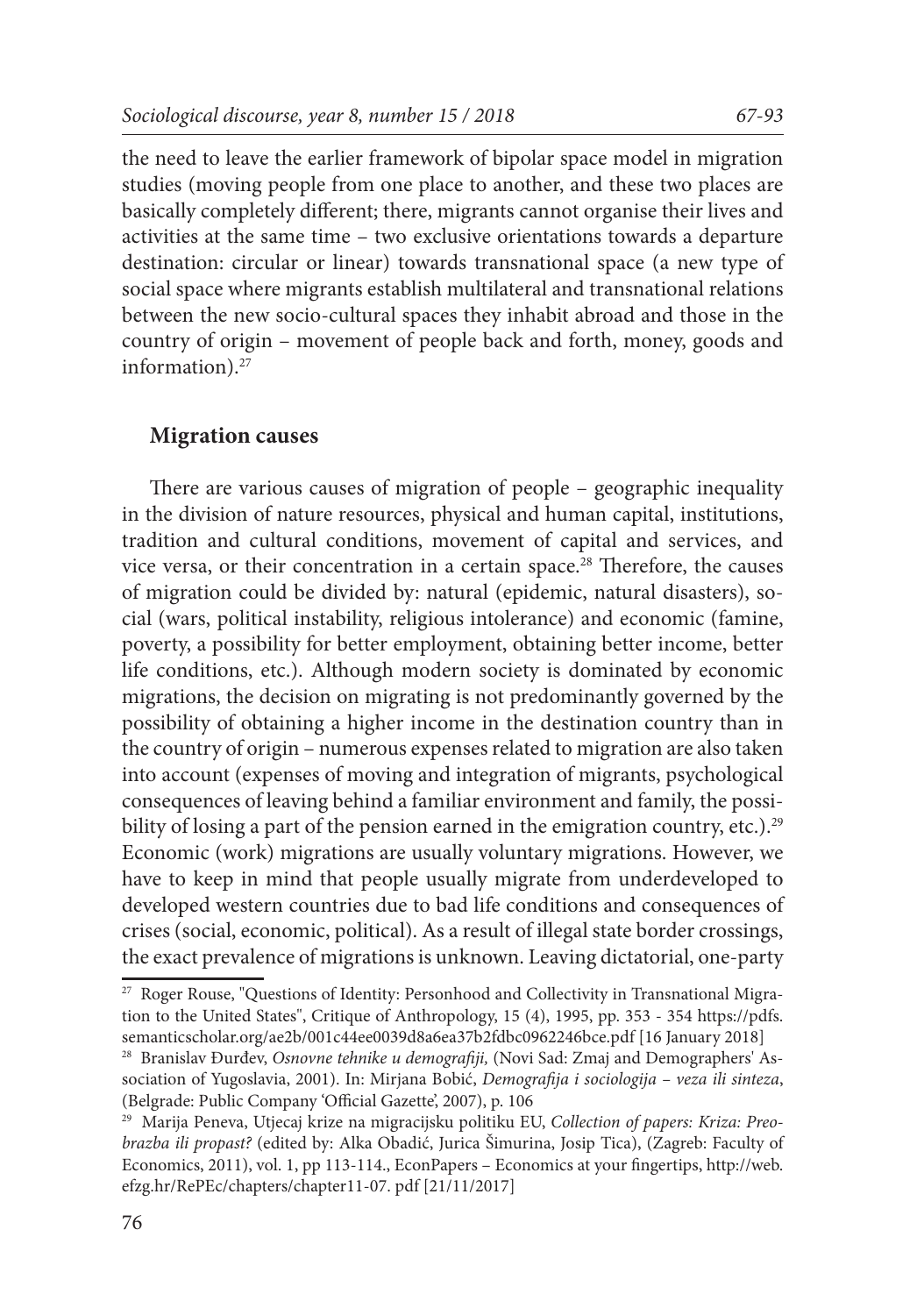and politically divided states where governing structures apply various forms of repression against their political opponents (persecution, harassment, arrest, etc.) and assassination, and going to other states is marked as political migration.<sup>30</sup>

#### *Contemporary migration flows in the world and the European Union*

The globalisation process has undoubtedly increased the scope and intensity of international migration, affected the form of their manifestation and multiplied their both positive and negative characteristics and consequences. The decision on migration is affected by a combination of factors in the country of origin and/or the country of migrants' destination (economic, environmental, political and social). Many threats and issues that appear at a global level are the main causes of migrations – widespread poverty in the world is the factor that encourages millions of people to immigrate from poor countries to wealthy countries; wars and political crises in some countries of Africa, South Asia and Middle East have affected great migrations in the last few years, but also the tendency of developed countries of the West to attract a great number of highly educated experts from different parts of the world. According to UN information, in the last few years, the number of international migrants has increased worldwide – 173 million in 2000, 220 million in 2010 and 258 million in 2017. Out of the total number of migrants, 60% chose Asia as their destination (or 80 million), then Europe (78 million), North America (58 million), Africa (25 million), Latin America and the Caribbean (10 million) and Oceania (8 million). In the previous year, 67% of migrants lived in 20 countries – the USA (50 million), Saudi Arabia, Germany and the Russian Federation (12 million each), and then Great Britain and Northern Ireland (almost 9 million). It is estimated that, in 2016, the total number of refugees and asylum seekers was 25.9 million – the largest number of them in Turkey (3.1 million), Jordan (2.9 million), Palestine (2.2 million), Lebanon (1.6 million) and Pakistan (1.4 million). The largest number of worldwide migrants in 2017 was born in Asia (106 million), then Europe (61 million), Latin America and the Caribbean (38 million) and Africa (36 million). When observed which countries migrants come from, the first position belongs to India (17 million), then Mexico (13 million), the Russian Federation (11 million), China (10 million), Bangladesh (7 million), Syria (7 million), Pakistan and Ukraine (6 million each). Less than half of all migrants in the world in

<sup>30</sup> Milosav Milosavljević and Aleksandar L. Jugović, *Izvan granica društva – savremeno društvo i marginalne grupe*, (Belgrade: Faculty of Special Education and Rehabilitation, University of Belgrade –Publishing Centre (CIDD), 2009), pp. 124 - 125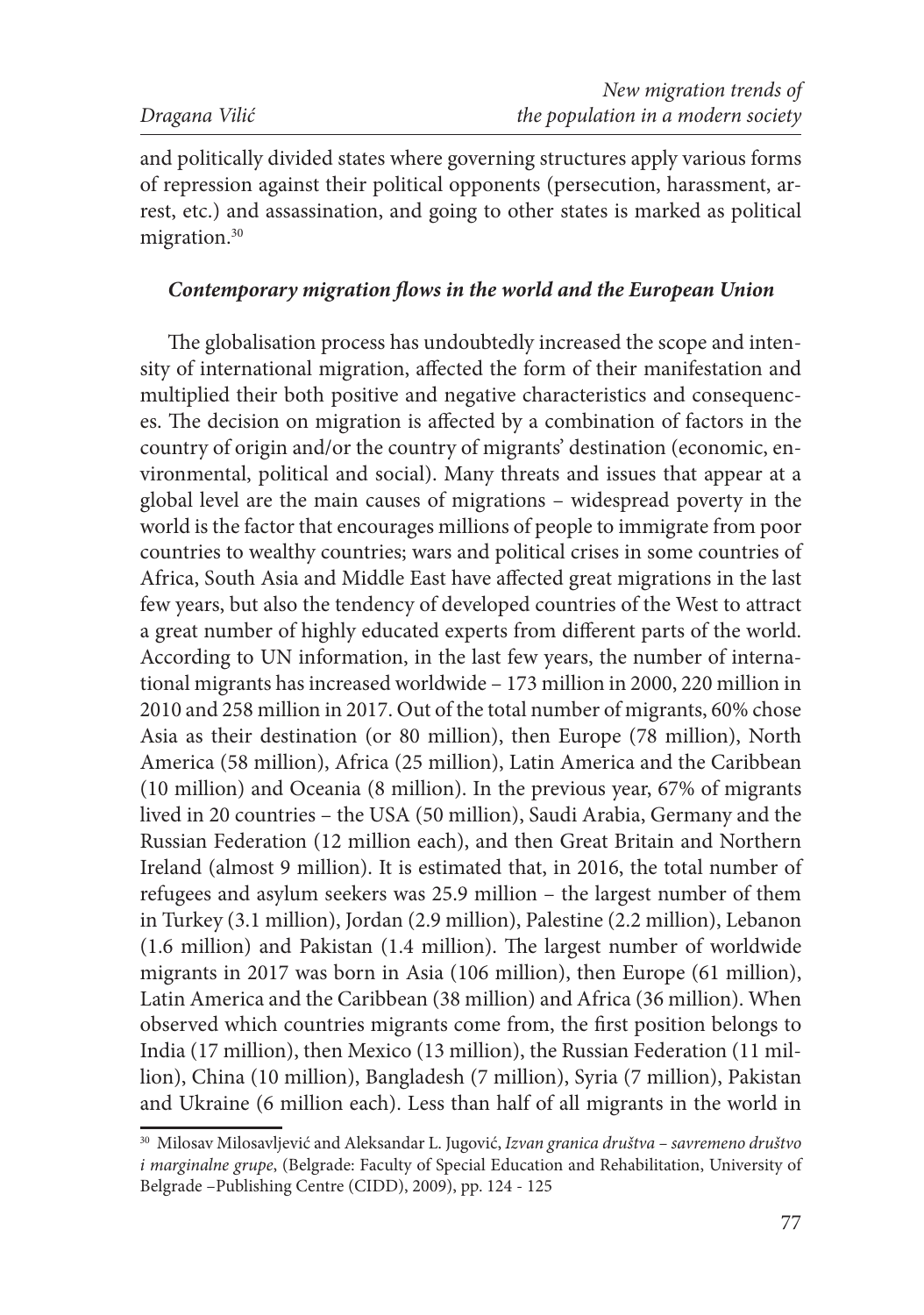2017 were women – 48% (49% in 2000). The average age of international migrants worldwide in 2017 was 39 (it was 38 in 2000). The net migration for the period 2000-2015 had a positive effect on the increase of population in North America 42% and in Oceania 31%, whereas in Europe, it grows by 2% (with no inflow of migrants, the population in Europe would be reduced by  $1\%$ .<sup>31</sup>

In the last few decades, Europe, or more precisely, EU member states have become an attractive destination for many (legal and illegal) migrants – born outside the EU, but also those born within the EU. Due to poverty, insecurity, inequality and unemployment, especially in regions of Africa, Asia and East Europe, a large number of migrants come to EU countries. According to Eurostat information, in 2015, EU member states were immigrated by a total number of 4.7 million persons – 2.4 million citizens outside the EU, 1.4 million from some other EU country, 860 thousand persons who migrated to an EU country whose citizenship they have (citizens-repatriates or those born abroad) and 19 thousand people with no citizenship, and at least 2.8 million emigrants were registered (migration flows in/from EU as a whole not included – they also include flows between EU member states). The highest numbers of immigrants were reported by the following states: Germany (1,543.8 thousand), Great Britain (631.5 thousand), France (363.9 thousand), Spain (342.1 thousand) and Italy (280.1 thousand). At the same period, the highest numbers of emigrants were registered by the following states: Germany (347.2 thousand), Spain (343.9 thousand), Great Britain (299.2 thousand), France (298 thousand), and Poland (258.8 thousand). From the total number of all foreign citizens who spent time in EU countries, 76% lived in these five countries (63% belongs to the population of the EU-28 group of countries). In 17 EU member states in this period there was more immigration than emigration, whereas the opposite situation exists in Bulgaria, Ireland, Greece, Spain, Croatia, Cyprus, Poland, Portugal, Romania, Latvia and Lithuania. When observed by gender, the largest numbers of immigrants to EU member states were men (56%), and the average age of the immigrants to the EU-28 states was 27.5 years (compared to the complete population of the EU-28 on 1 January 2016, whose average was 42.6). In most EU member states, foreigners were citizens of countries that are not members of the Union. The largest numbers of citizens of EU member states who live in other EU member states come from Romania, Poland, Italy, Portugal, and Great Britain. On the date of 1 January 2016, the share of relatively young adult persons in foreign citi-

<sup>&</sup>lt;sup>31</sup> United Nations, International Migration Report 2017: Highlights, ST/ESA/SER.A/404, New York: Department of Economic and Social Affairs, http://www.un.org/en/development/desa/ population/migration/publications/migrationreport/docs/MigrationReport2017\_Highlights. pdf [07/01/2018]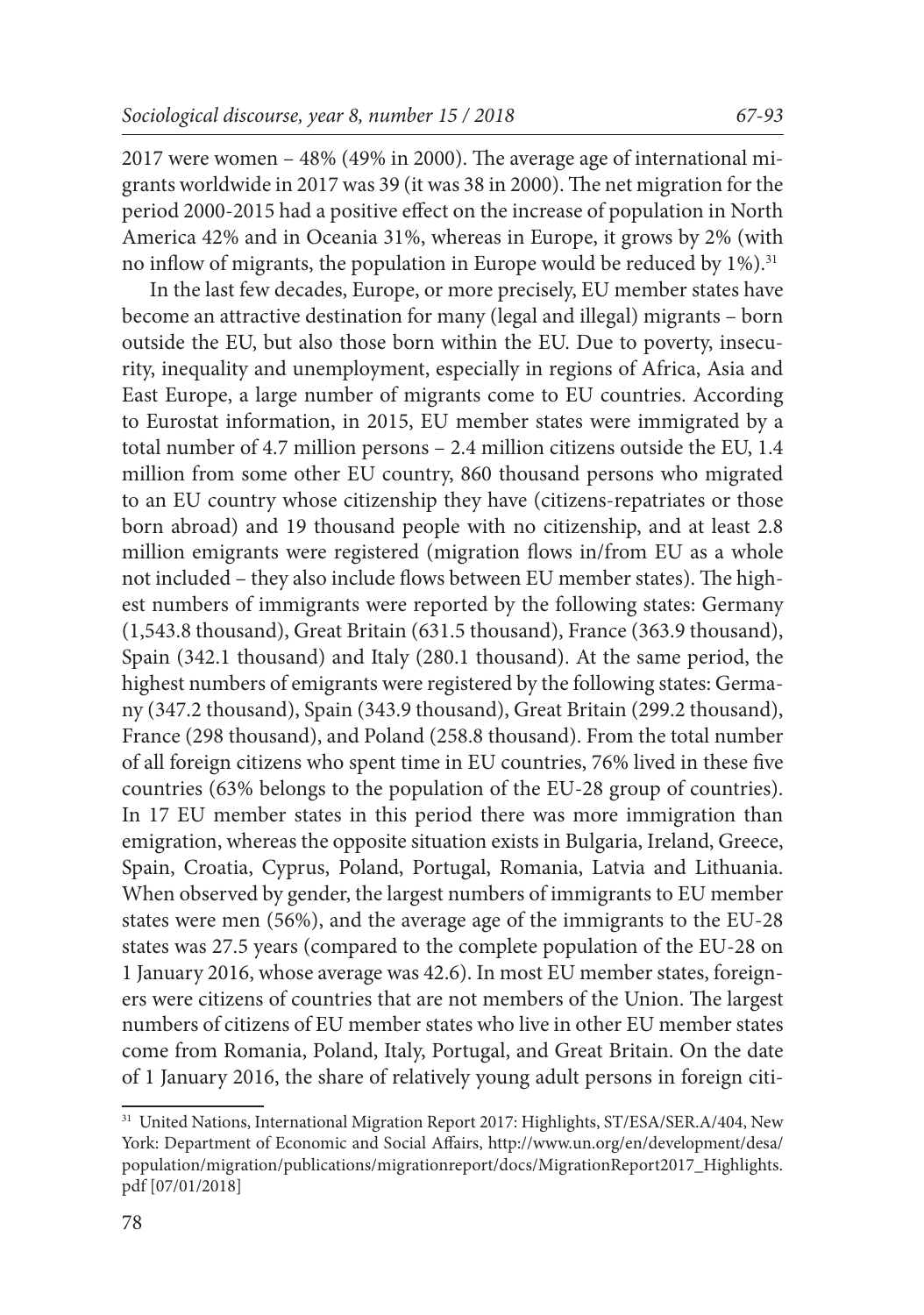zens (average age is 36) is bigger than the one in domestic population of EU member states (average age is 44).<sup>32</sup>

### **Consequences, problems and challenges of migrations**

Consequences of migrations may be different for individuals (migrants) and for the countries of their origin, transit and destination. When properly managed, migrations undoubtedly ''represent a huge potential for both the countries of immigration and emigration."33 Migrations have positive effects on both the country of migrants' origin and destination (they help the economic and social development), but also negative ones which manifest as a problem of integration in a new environment (due to differences and mutual prejudices between the domestic population and immigrants), reintegration of repatriates to their country of origin (mostly the retired migrants returning to their country of origin, family reunification, the possibility of migration and return of migrants' descendants – the issues of integration, self-identification, etc.), and an immeasurable loss for the origin country manifesting itself in the departure of the potentially most creative, productive and fertile part of the population – even though they are its good representatives. $34$ 

Apart from the influence on the economy of the country of origin and host country respectively (labour market, public finance, etc.), they exert an effect on the population structure as well. With regard to the country of origin, the positive effects are reflected in reduced unemployment (offer of workforce reduced), reduced poverty (money transfers from abroad), growth of population (recorded in extremely undeveloped countries), whereas negative ones are reflected in, above all, brain-drain processes. Where the host country is concerned, the positive effects are seen in absorbing unfavourable demographic trends, meeting the labour market requirements (increased efficiency), in contributions to economic growth etc.<sup>35</sup> Over the past several decades,

<sup>32</sup> Eurostat – Statistics Explained, *Statistic information on migrations and migrant population*, information obtained in March 2017, http: http://ec.europa.eu/eurostat/statistics-explained/<br>index.php/Migration and migrant population statistics/hr [04/12/2017]

<sup>&</sup>lt;sup>33</sup> Marija Peneva, Utjecaj krize na migracijsku politiku EU, *Collection of Papers: Kriza: Preobrazba ili propast?* (edited by Alka Obadić, Jurica Šimurina, Josip Tica), (Zagreb: Faculty of Economics, 2011), vol. 1, pp 113-114., EconPapers – Economics at your fingertips, http://web. efzg.hr/RePEc/chapters/chapter11-07. pdf [21 November 2017]

<sup>34</sup> Milosav Milosavljević and Aleksandar L. Jugović, *Izvan granica društva – savremeno društvo i marginalne grupe*, (Belgrade: Faculty of Special Education and Rehabilitation, University of Belgrade – Publishing Centre (CIDD), 2009), pp. 124 – 125

<sup>35</sup> Marija Peneva, Utjecaj krize na migracijsku politiku EU, *Collection of Papers: Kriza: Preobrazba ili propast?* (ed. Alka Obadić, Jurica Šimurina, Josip Tica), (Zagreb: Facultyof Economi-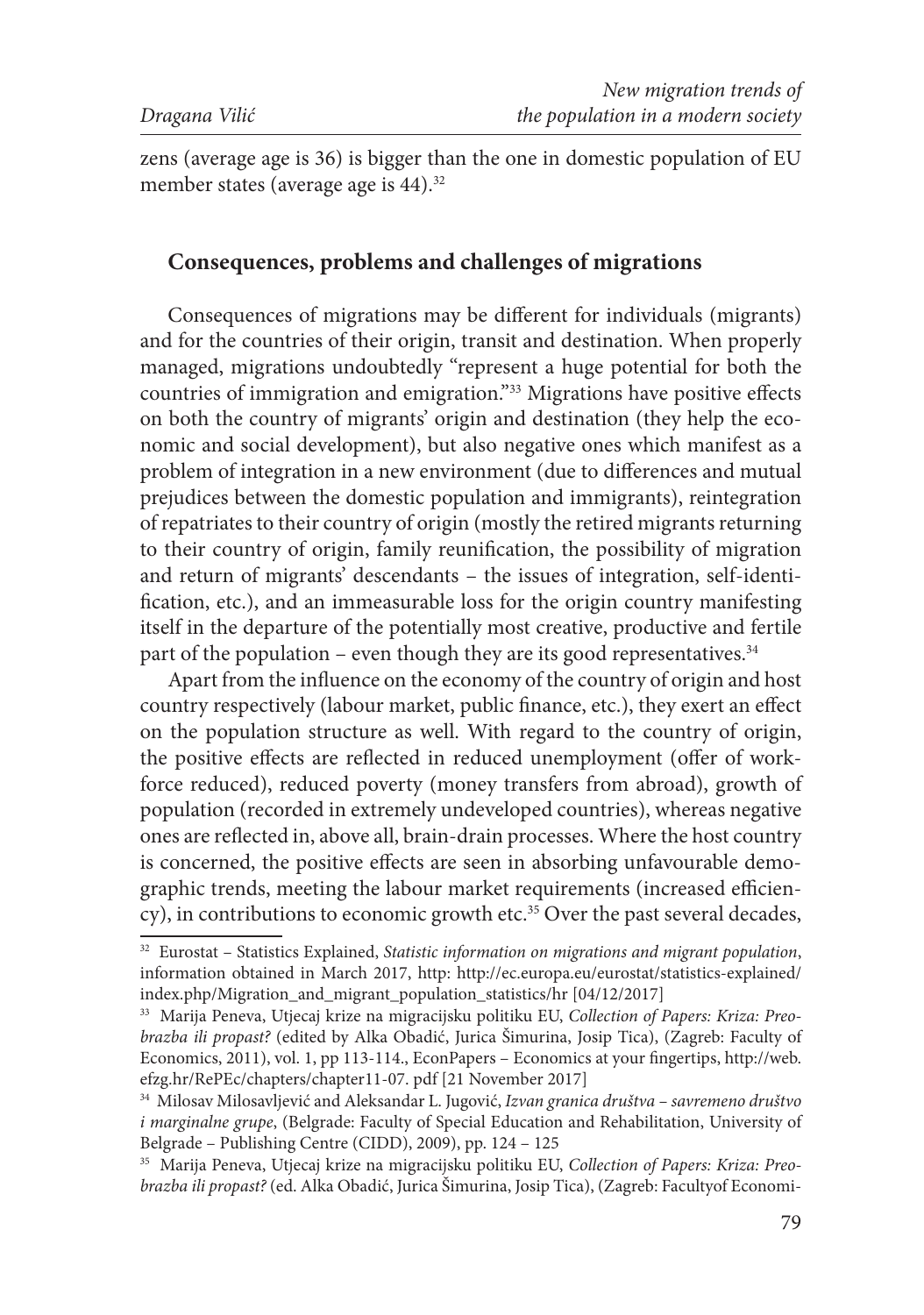there has been a constant rise in highly educated people born outside this country (in 1970 – 1 million (23.3%); during the 1980s – 1.7 million (23.8%); in the 1990s – 2.3 million (27.6%); in the 2000s – 2.7 million (29.3%), and in the period of 2010-2013, 1.1 million or 45% of the overall population aged 25 or more that immigrated into the country.36 Numerous research results point to potential consequences of migrations for the economy of the host country, such as: increase of consumption in relation to accommodation, food, and health and legal aid to asylum seekers (sometimes in relation to education and further education as well), the change of labour market structure (more competitive employees with regard to acquisition of new skills and qualifications, temporary increase in the unemployment rate, but a more flexible workforce on the other hand, increasing the number of working people in the economies of demographically old countries), an increase in aggregate demand (they present a potential for new services on the market), legalisation of immigrants lacking the necessary documentation enables their full integration into the labour market and an increase of tax revenue over a short period of time, and an impact on wage and salary reduction (a great number of unregistered immigrants in the labour market could overtake low-paid jobs).37 The latest migrant crisis has exerted an impact on two key aspects of European economies: public finance and labour market. Although there are differences in estimates regarding the fiscal impact of migrant admission into these countries, there are, according to the research, minor net fiscal benefits or net fiscal expenses. It is thought that, observed over a short period of time, there will be greater public expenses (processing of asylum requests, food, accommodation, health care, and language course expenses, an increase in additional funds for providing support to the countries of origin and transitory countries etc.); observed over a longer period of time, the integration of immigrants into the labour market, with the necessary education and training provided, will exert positive fiscal impacts in relation to the aid secured for them, and their contribution to public finance will be more significant

37 See more in: Branka Topić-Pavković, Fiskalni uticaj migrantske krize na nacionalnu ekonomiju, *ACTA ECONOMICA*, Year XIV, Issue 24 (Banja Luka: Faculty of Economics, 2016), pp. 92 – 93

cs, 2011), vol. 1, pp 114-115., EconPapers – Economics at your fingertips, http://web.efzg.hr/ RePEc/chapters/chapter11-07.pdf [21/11/2017]

<sup>&</sup>lt;sup>36</sup> Data for 2010 show that of the total number of Europe's population age 25 and more years, settled by the United States (4 million), the highest level of education was 38.8% (1.6 million) and of the total number of these Asian population (8.7 million) - the highest level of education had 52.3% (4.6 million). U.S. Census Bureau, *Statistical Abstract of the United States*, 2012. In: Jelena R. Despić, Migracije visokoobrazovanih lica iz Srbije od 1991. godine u Kanadu i Sjedinjene Američke Države, *doktorska disertacija*, (Belgrade: Faculty of Economics of the University of Belgrade, 2015), p. 55. pdf. https://fedorabg.bg.ac.rs. [27/01/2018]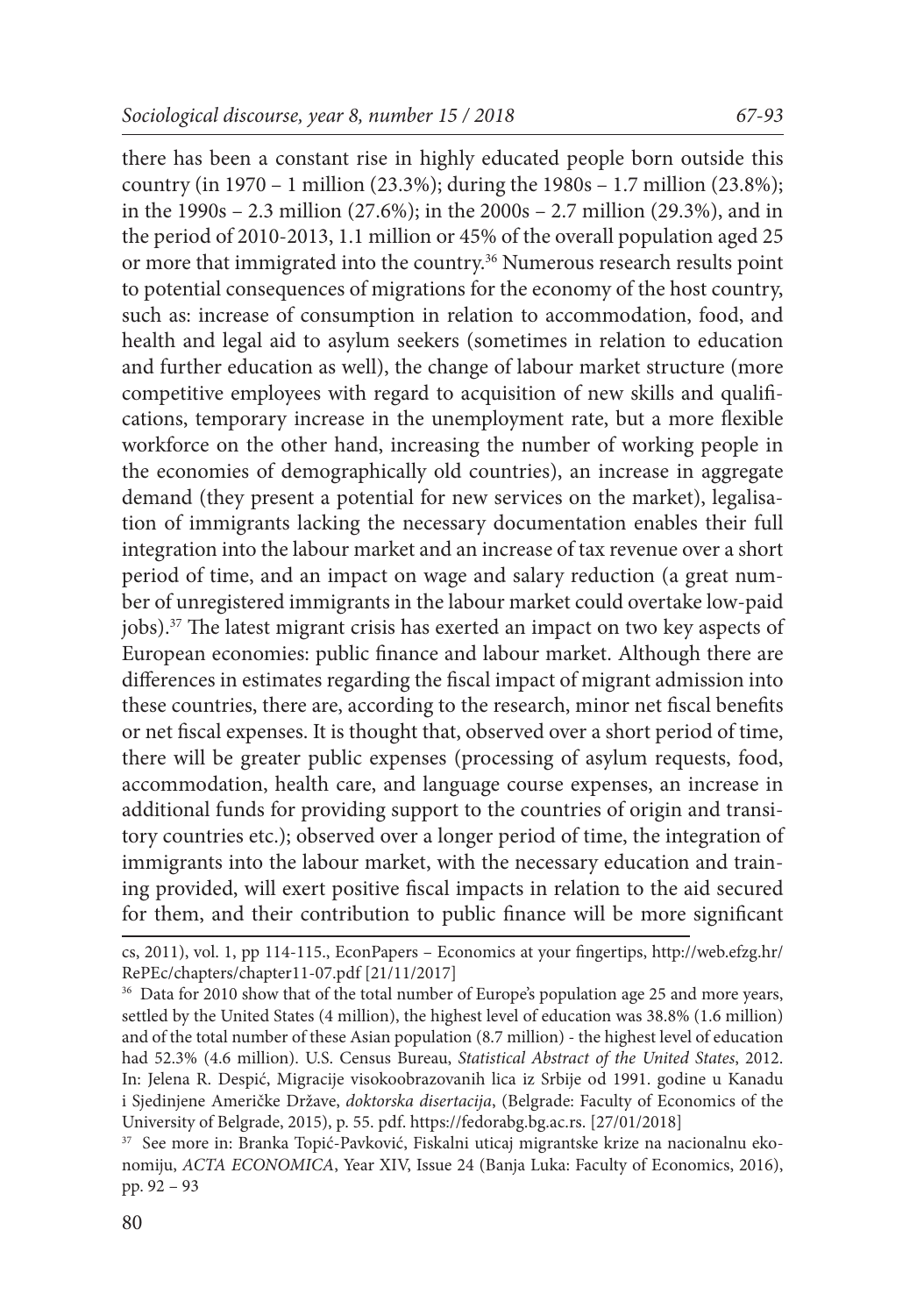(especially the young possessing the necessary skills and qualifications, with regard to encouraging innovations and development).<sup>38</sup>

Although migrant population is heterogeneous (economically, politically, socially, culturally, etc.), what is common for them is the special position related to the population of immigration countries, even if they did obtain their citizenship – differences in cultural heritage, habits and lifestyle, mutual prejudices, a more unfavourable social position in all aspects (political influence, social position, trade union organisation, etc.). Regarding the issues of social status and migrant rights, the situation is more favourable due to the existence of international standards and numerous agreements in this field every immigration state follows (along with their own social politics created according ot their own interests). However, here, too, there are numerous issues – migrants' ignorance of procedures and conditions of obtaining these rights, as well as numerous examples of breaking them in immigration countries. Despite different controls of implementing these rights, there are different ways of exploiting migrants, especially by their employers – late or partial contribution payments for health and social insurance, lower incomes, unfavourable jobs and other work conditions (migrants accept these themselves in order to keep their jobs). Compared to domestic employees, migrants are neither economically equal nor do they have equality in the sense of work – they receive lower reimbursements for the same amount of work, have bad opportunities for work and economic promotion, a higher risk of losing their job, etc. In addition to this area, issues also appear in a socio-cultural sphere (language and cultural barriers, hostility and reserves of domicile population toward migrants, self-closing of migrants in the circle of those with whom they share the same destiny, pejorative names for all migrants, migrants burdened with certain prejudices in domestic population, 'ghettoisation of migrants, etc.) and in a socio-psychological sphere (the loss of psychological safety after interruption or the loss of social connections – families, friends and colleagues, difficulty in the establishing of social connections in their new environment, etc.). Even though migrants face numerous issues, some of them are in a very unfavourable position – exposed to breaking human rights, exploitation, violence, different forms of usurpation by the citizens, services and institutions of immigration countries, and are therefore completely marginalised and socially endangered (those who have a bad work and economic status, illegal migrants, political asylum seekers, etc.).<sup>39</sup>

<sup>38</sup> *Ibid*, pp. 94 – 95

<sup>39</sup> Milosav Milosavljević i Aleksandar L. Jugović, *Izvan granica društva – savremeno društvo i marginalne grupe*, (Belgrade: Faculty for Special Education and Rehabilitation, University of Belgrade – Publishing Centre (CIDD), 2009), pp. 132, 133 – 134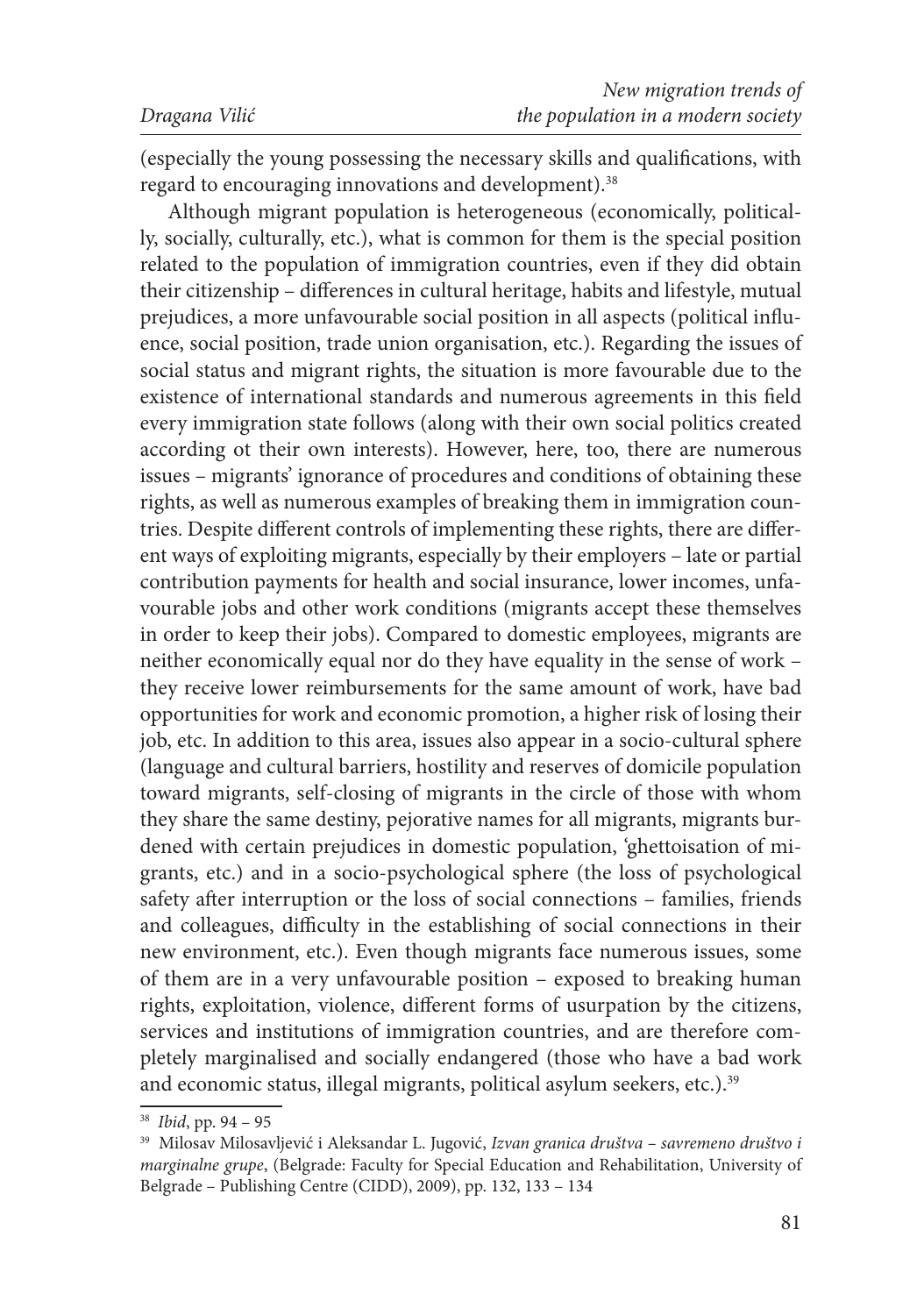Acceptance and integration of migrants into a society is a complex process, which implies several dimensions: legal-political (various political and status rights), socio-economic (position on the labour market, right to labour and access to social and other rights), and cultural-religious (right to expressing cultural, ethnic, and religious diversity).<sup>40</sup> Regardless of the cause of migrations, the most important issue is related to the possibilities and conditions for social integration/re-integration of migrants, both from the perspective of migrants and authorities of either the country of origin and host country, which requires the engagement of experts dealing with social integration of marginalised groups. 'The social integration and re-integration of migrants implies various projects and levels: national, bilateral, regional, and international, with an emphasis on bilateral contacts between the country of origin and host country, taking into consideration mutual interests and, above all, interests of migrants themselves.<sup>241</sup> Also, this process must imply the willingness to adjustment on the part of both migrants and host society - the former must adapt to the dominant living style of a new society without sacrificing their own cultural identity and respect of its basic values, while the latter is supposed to adapt its institutions to them, to accept them as its integral part, and to launch various actions with a view to facilitating their access to its resources and the participation in political processes and creating conditions for an independent life. This process starts from the moment of entering the host country, and it ends the moment they have achieved complete legal, social, economic, and cultural participation and equality in the society given.<sup>42</sup>

The 1951 Refugee Convention and its respective Protocol on the Refugee Status define the rights of refugees in the host country at a global level.<sup>43</sup>

<sup>40</sup> Penninx, R. (2007) Integration Processes of Migrants: Research Findings and Policy Challenges, Migration and ethnic topics 23(1-2): 7–32; Penninx, R., B. Garcés-Mascareñas (2016) The Concept of Integration as an Analytical Tool and as a Policy Concept. In: R. Penninx, B. Garcés-Mascareñas (eds.) Integration Processes and Policies in Europe. Contexts, Levels and Actors. Cham: Springer Open, pp. 11-29 In: Croatian legal center *Selected topics in the field of asylum and migrations* – Framework for integration of refugees in Croatian society, prepared by the jurists of the Croatian legal centre (CLC) within the project 'Legal aid to asylum seekers' implemented by CLC as a partner of UNHCR, 2016, pp. 1 - 2, www. hpc.hr. [14/02/2018]

<sup>41</sup> Milosav Milosavljević and Aleksandar L. Jugović, *Izvan granica društva – savremeno društvo i marginalne grupe*, (Belgrade: Faculty of Special Education and Rehabilitation, University of Belgrade – Publishing Centre (CIDD), 2009), p. 122

<sup>&</sup>lt;sup>42</sup> Good Practice Guide on the Integration of Refugees in the European Union, The European Council on Refugees and Exiles (ECRE), http://www.ecre.org/component/downloads/downloads/185.html. In: Croatian legal centre, *Selected topics in the field of asylum and migrations –* Framework for integration of refugees in the Croatian society*,* prepared by the jurists of the Croation legal centre within the project 'Legal aid to asylum seekers' implemented by CLC as a partner of UNHCR, 2016, pp. 1 – 2, www. hpc.hr. [14/02/2018]

<sup>43</sup> Convention on the status of refugees, UNTS vol. 189, pp. 137, 28 July 1951; OG SFRJ: MU 15/1960; in force since 21 April 1954; Protocol on status of refugees UNTS vol. 606, pp. 267, 31 January 1967, OG SFRJ: MU 15/67; in force since 4 October 1967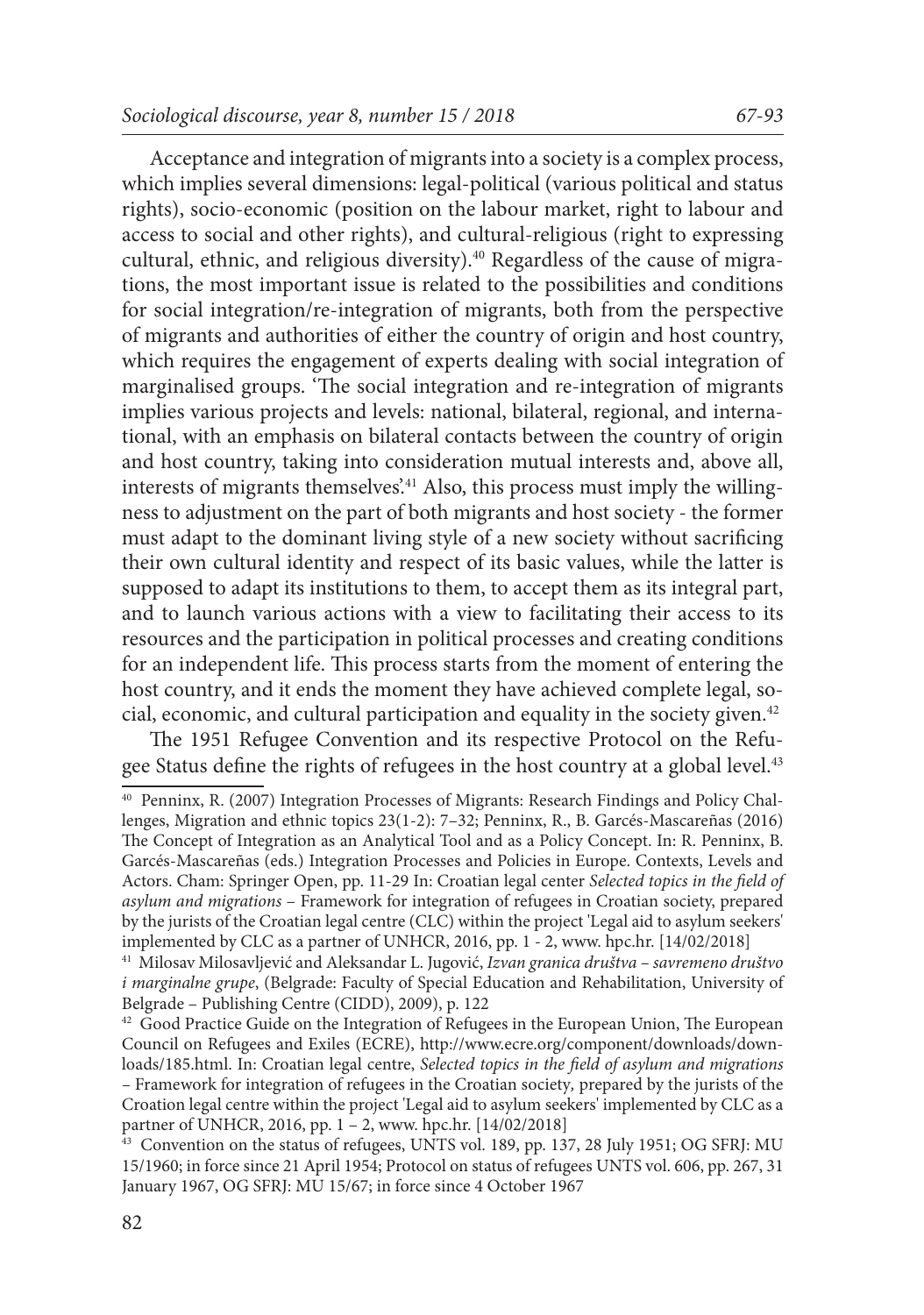These rights are very important in terms of a (permanent) local integration of refugees, especially in cases when a refugee born in the host country may be deprived of citizenship; then in cases when a refugee is not likely to be repatriated in the near future or they have established close relations with the country that granted them asylum (family, social, economic, cultural etc.). The policy of integration of migrants into the EU countries is built upon the 2009 European Union Charter of Fundamental Rights, along with the Treaty of Lisbon<sup>44</sup>, aimed at bringing them closer to citizens of the aforementioned countries in terms of their rights and duties. As far as creating and implementing this policy is concerned, it is within competence of these countries, but the EU has also developed a common framework with regard to the integration of third country citizens (founding contracts, European Council programmes, and the Europe 2020 strategy).45

The smuggling of migrants has become one of the most prolific activities of criminal organisations worldwide, especially from Eastern Europe. At the end of the 1990s, the number of illegal migrants into the EU rose to 500,000 at the annual level. Apart from the money migrants pay for their illegal transfer, these organisations make a huge profit out of the subsequent enslavement of migrants until they have repaid their debt, as well as out of trafficking and prostitution (mostly in Europe and Asia) etc.46

<sup>44</sup> The first establishing contract representing the true basis for integration issues (article 79, paragraph 4), providing authorisations to the European Parliament and European Council to encourage and support the actions of member states for the promotion of integration of citizens coming from third countries and who have temporary residence through regular legislative actions, but not the possibility for the countries to mutually harmonise their regulations. Charter of Fundamental Rights of the European Union, OJ C 83, 30.3.2010, in force since 2009, with the Lisbon Agreement - Consolidated versions of the Treaty on European Union and the Treaty on the Functioning of the European Union, OJ C 83, 30.3.2010. In: Croatian legal center, Selected issues in the field of asylum and migrations – Framework for integration of refugees in the Croatian society, prepared by the jurists of the Croation legal centre within the project 'Legal aid to asylum seekers' implemented by CLC as a partner of UNHCR, 2016, pp. 5 – 6, www. hpc.hr. [14/02/2018]

<sup>45</sup> Regarding the EU directions regarding the integration of migrants in its key documents, see in: Croatian legal center, Selected issues in the field of asylum and migrations – Framework for integration of refugees in the Croatian society, prepared by the jurists of the Croation legal centre within the project 'Legal aid to asylum seekers' implemented by CLC as a partner of UNHCR, 2016, pp. 6, 7 and 8 www. hpc.hr. [14/02/2018]

<sup>46</sup> Manuel Castells, Organizational Globalization of Crime, Cultural Identification of Criminals, U: The Information Age Economy, Society, and Culture: Volume III End of Millennium, Second edition, With a new preface, Wiley-Blackwell, 2010, p. 181 – 182. In: Dragana Vilić, Kriminal – socijalni rizik u savremenom društvu, *POLITEIA*, Year 7, No. 13, (Banja Luka: Faculty of Political Sciences, 2017), pp. 99 – 100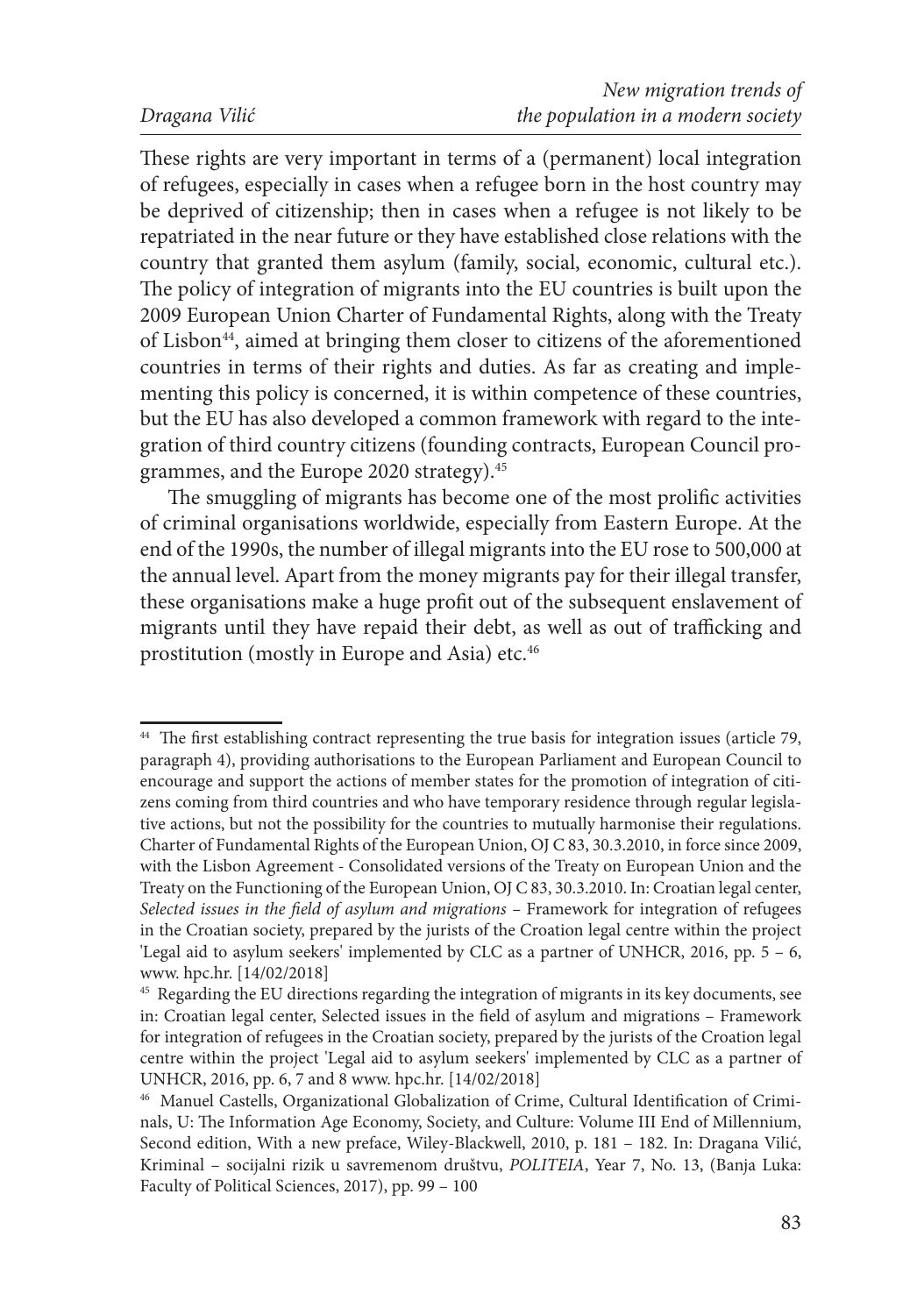#### **Migration policy – respond(s) to future migration challenges**

The issue of international migrations and their influence on development has been in focus of the international community since the 1994 International Conference on Population and Development in Cairo (Egypt) – the 2030 Agenda for Sustainable Development covers this issue as well, and on 19 September 2016, the UN General Assembly unanimously adopted the Declaration for Refugees and Migrants in response to a vast spatial movement of people, in order to initiate the dialogue that should eventually lead to the adoption of two global documents on migrants in 2018 (it was proposed that the first one be developed under the auspices of the UNHCR, to be discussed by member countries, and the second by the General Assembly). There has been progress made regarding the ratification of five legal UN instruments related to international migration, but it is being implemented unevenly – since last September, all five instruments have been ratified by 37 member countries, whereas 13 of them have ratified none.<sup>47</sup>

Over the course of the second half of the last century, the US introduced several immigration laws, with a view to protecting its citizens against potential negative consequences of excessive immigration. Since that time, the 'open door' policy48 has been superseded by the restrictive policy towards potential immigrants – favourising certain priority groups of immigrants (highly educated and professional people or family members of its own citizens).

In relation to citizens of non-EU countries, the migration policy within the EU (immigration policy) is being more and more focused on employment encouragement – attracting certain profiles of migrants, in order to compensate for the lack of certain skills. Apart from this, this policy is directed at preventing illegal immigration and illegal employment of migrants that are not granted a work permit and the promoting of integration of migrants into a society. There have been huge funds invested in fighting trafficking in the

<sup>47</sup> United Nations, International Migration Report 2017: Highlights, ST/ESA/SER.A/404, New York: Department of Economic and Social Affairs, http://www.un.org/en/development/desa/ population/migration/publications/migrationreport/docs/MigrationReport2017\_Highlights. pdf, [07/01/2018]

<sup>48</sup> In 1920s, in the USA, three great legal acts were adopted (and several smaller ones) with the aim of increasing the number of visas awarded to highly educated experts based on family and professional connections: National Immigration Act (McCarran-Walter Act, 1952), 1990 Immigration Act and the Law from 2005. Regarding the development of immigration system of the USA, see: Jelena R. Despić, Migracije visokoobrazovanih lica iz Srbije od 1991. godine u Kanadu i Sjedinjene Američke Države, *PhD dissertation*, (Belgrade: Faculty of Economics of the University of Belgrade, 2015), pp. 50 - 56 pdf. https://fedorabg.bg.ac.rs. [27/01/2018]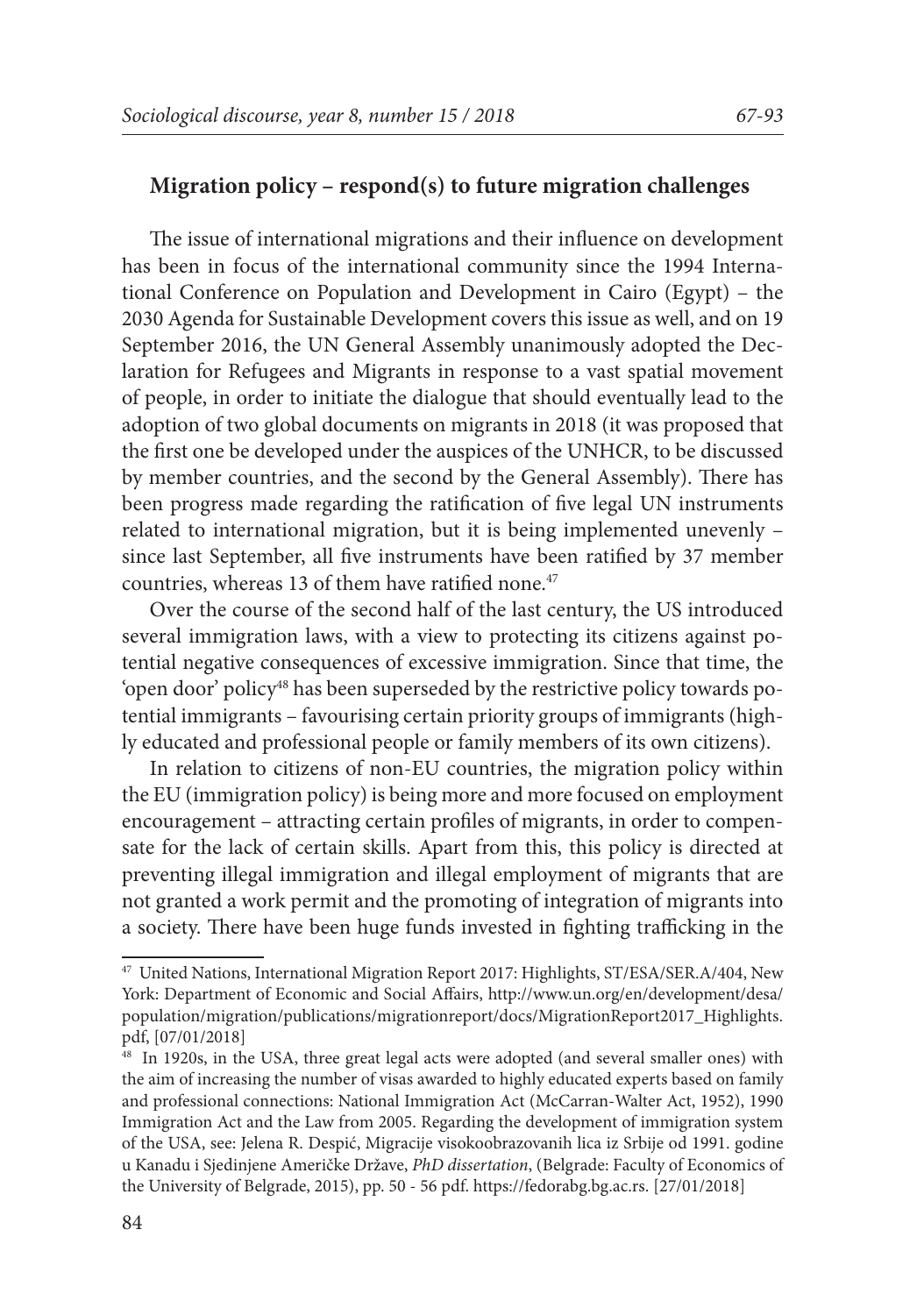EU.49 Since 2015, there have been numerous challenges for the EU, especially for the Mediterranean countries, to contain the floods of migrants from the war-stricken areas of Africa and the Middle East. In response, the European Commission proposed the European Migration Programme  $(13/05/2015)^{50}$ , and a year later the Commission and the respective High Commissioner established the partnership framework for migrations (07/06/2016), in order to strengthen the cooperation between the countries of origin and transitory countries, thus contributing to a better management of migrations. With regard to this, over the past three years there has been a new approach developed in the EU to support the most vulnerable member countries in this respect, along with strengthening the outer borders of the EU and cooperation with partner countries. Although the situation has been stable for some time now (in 2017 there was a 63% reduction of illegal migration to the EU), there are numerous factors in the EU and its surrounding (climate change, security issues, demographic conditions etc.) that point to the fact that migrations will present a long-term challenge for Europe, asking for a comprehensive approach. For that reason, the Commission proposes that the authorities of these countries continue their work towards securing a quick progress regarding the reform of the common European asylum, the further strengthening of partnership with third countries, securing legal paths to Europe, and providing necessary financial funds for future actions.<sup>51</sup>

The contribution of EU member countries to dealing with the issues of migration (and confronting the challenges) is reflected in their efforts for resettling people at a global level, admitting and granting asylum requests, providing financial support to the efforts of other countries and organisations, furthering political initiative in cooperation with international organisations for promoting stability and solving the most obvious political crises in some countries worldwide (Libya, Syria) that affected the migration to the

<sup>&</sup>lt;sup>49</sup> For the European migration politics within the EC, the Main migration and internal affairs administration is responsible. Numerous documents regulating the immigration/acceptance of migrants. See more in: Eurostat – Statistics Explained, *Statistic information on migrations and migrant population,* information obtained in March 2017, http://ec.europa.eu/eurostat/statistics-explained/index.php/Migration\_and\_migrant\_population\_statistics/hr [04/12/2017]

<sup>50</sup> European Commission, Communication of the Commission to the European parliament, Council, European economy and social committee and Regional Committee – European migration programme COM(2015) 240 final, HR, Brussels, 13 May 2015, pp. 2 https://ec.europa. eu/home-affairs/sites/homeaffairs/files/what-we-do/policies/european-agenda-migration/ background-information/docs/communication\_on\_the\_european\_agenda\_on\_migration\_

hr.pdf, [09/01/2018]<br><sup>51</sup> See more in: European Commission, *Managing migrations resistant to future changes: European Commission defining future steps,* Brussels, 7 December 2017, IP-17-5132\_HR%20(3). pp. 1 - 3 pdf www. europa.eu\_ IP-17-5132\_hr [08/01/2018]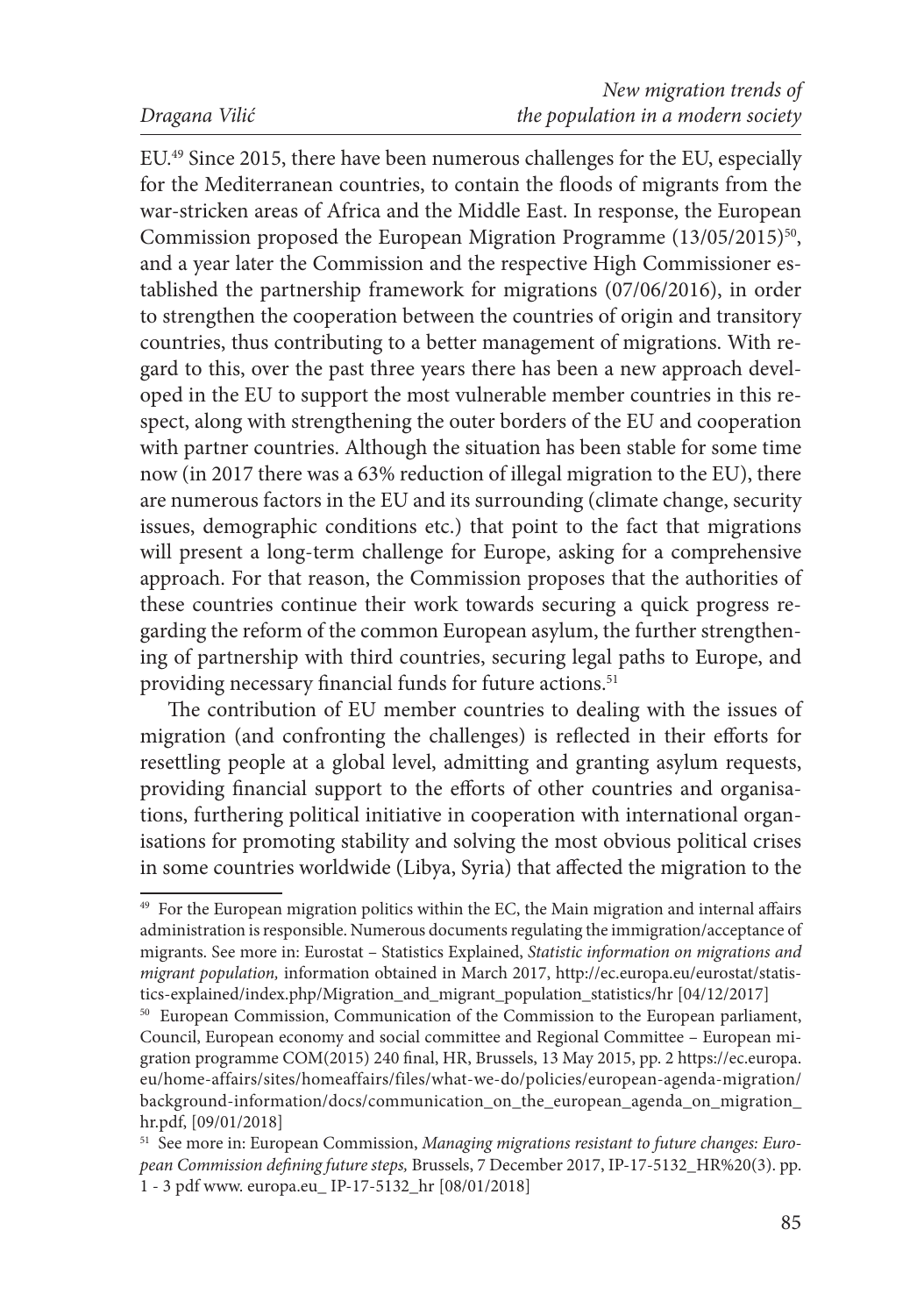EU, granting humanitarian aid to these countries, helping them stabilise and develop, as well as helping the migrants from these countries that found refuge in third countries (EUR 3.6 billion was donated to Syria and Syrian migrants in Lebanon, Jordan, Turkey, and Iraq), and encouraging cooperation with eastern partners, the Western Balkans, and Asia. As for the most vulnerable member countries, they are provided assistance with regard to coordinating the repatriation of illegal immigrants, enquiries aimed at disclosing smuggling and trafficking networks, quick identification and registering of the arrived migrants, fingerprinting, and quick asylum request processing.<sup>52</sup> In order to resolve the global issues frequently related to long-term illegal and forceful migrations (poverty, war conflicts, political crises etc.), the EU allotted EUR 96.8 billion for an external cooperation for the period of 2014-2020. However, there are funds for absorbing the migrant crisis impact at the local level as well. In global terms, the EU is the greatest donor, since it has provided EUR 200 million for development and EUR 1 billion of humanitarian aid to migrants.<sup>53</sup> Fighting smuggling and trafficking is a way of discouraging illegal immigration – there are various measures taken against traffickers as well as providing help to their victims, and actions aimed at preventing the exploitation of illegal immigrants by their employers.<sup>54</sup> Given the aforementioned, the EU has noted the necessity for strengthening the common asylum request system and efficient approaches to preventing its abuse. Due to an already visible lack of workforce (science, technology, engineering, and health sector), and the expected trends in the period of 2012-2025 (up to 23% increase in demand for highly educated employees), the EU is putting an effort into attracting employees with necessary skills. Although the European Commission started with activities regarding the skills development needed by the contemporary labour market in 2015, it is not possible to utterly meet all of its requirements. This is a result of long-term demographic and economic issues – due to the pronounced ageing population, an evermore dependent economy in terms of highly educated people (an estimated 17.5 million workforce decrease within the course of the following decade), the significance of migration for the EU is becoming more and more visible – filling up the

 $52$  'Hotspot' is the new approach of the Commission; parts of it are the agencies working on the field: EASO, Frontex, Europol, Eurojust; allocation of funds for support of accepting and the capacities for providing health protection to migrants (the Commission provided additional 60 million EUR). EC, EC Communication to the European Parliament, Coucil, European Economic and Social Board and the Regional board –European Migration Programme, COM(2015) 240 final, HR, Brussels, 13 May 2015, pp. 6 https://ec.europa.eu/home-affairs/sites /homeaffairs/files/what-we-do/policies/european-agenda-migration/background-information/docs/communication\_on\_the\_european\_agenda\_on\_migration\_hr.pdf, [09/01/2018.]

<sup>53</sup> *Ibid*, pp. 7 – 8

<sup>54</sup> *Ibid*, p. 9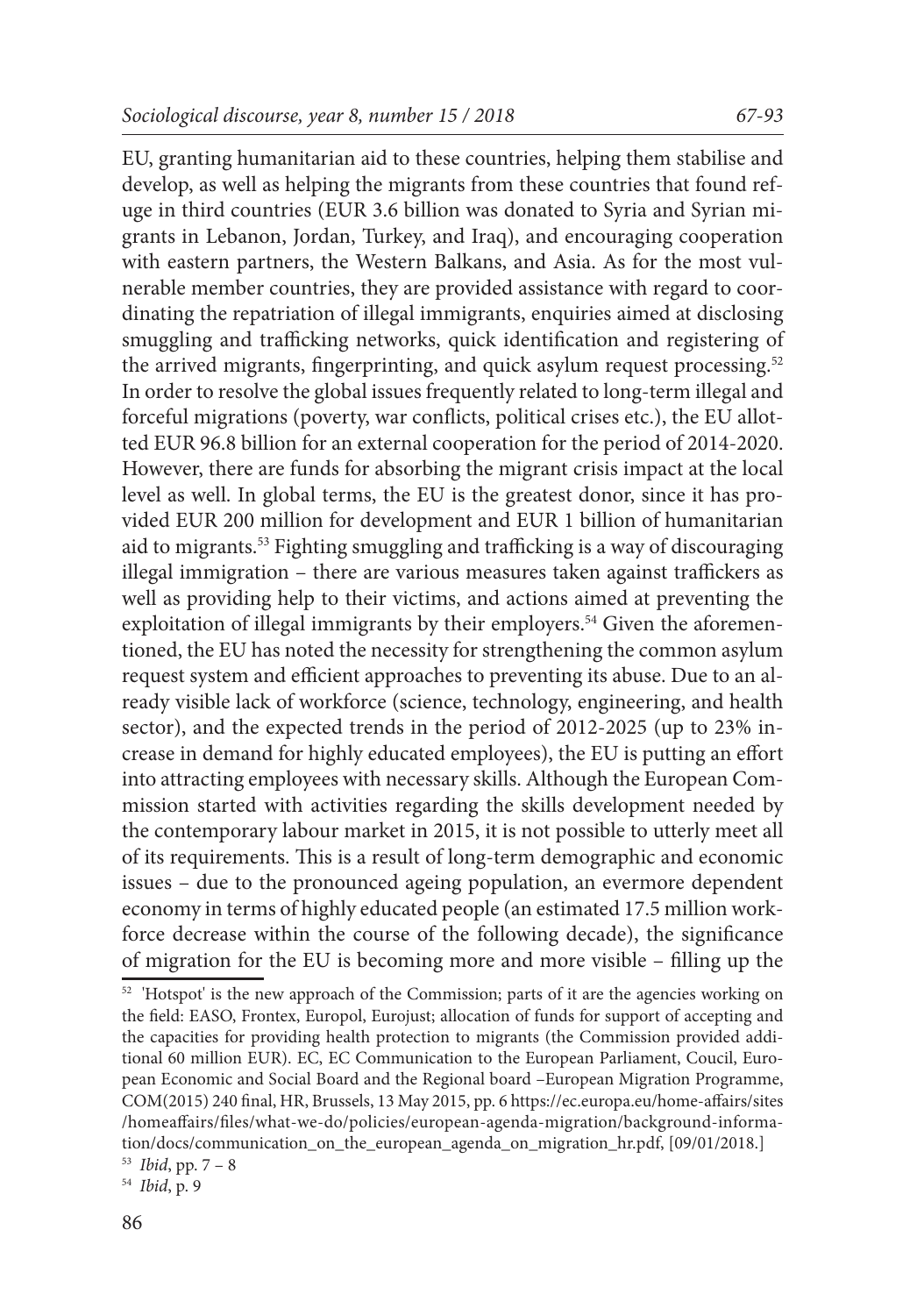workforce, the sustainability of a social care system, and securing a viable economic growth. This calls for the EU member countries advocating for legal migrations, by means of establishing a common system reflecting the EU interests – an attractive migrant destination, with each individual country deciding on the number of entries. With regard to attracting talented individuals, the programmes of Horizon 2020 and Erasmus+ stand out, along with the Directive on Students and Researchers. The Directive on Blue Card secures attracting highly-skilled third-country nationals (the more efficient ways of attracting the aforementioned population, along with areas of interest, especially for entrepreneurs willing to invest in Europe etc. to be reconsidered by the revision of this Directive), as well as the possibilities of providing legal aid to highly qualified and trained foreign experts staying intermittently in Europe for the sake of providing their services to companies and governments. Possible benefits from migrations for the European economy and migrants themselves are analysed via surveys conducted among employers, trade unions, and other social partners through collecting data on economy sectors and trades and professions in demand or possible demand of employees, or those suffering from the lack of necessary skills (the role of mediator for the purpose of easily finding an employment is given to the portal of EU Immigration and the European Job Mobility Portal). These benefits are also analysed through better understanding of migrants' qualifications that they acquired outside the EU and securing them jobs more easily, through updating of the EU visa policy (the 2014 proposition of the Commission on revising the EU Visa Code and imposing short-term visas for travellers and businesspeople, persons travelling for private reasons etc.) in order to exert positive effects on the economy and reduce illegal migration and security risks.<sup>55</sup> Efficient integration policies are the foundation of a successful EU migration policy, with this integration being realised through supporting the measures of national governments, local self-government bodies, and the civil society. In the new programme period of 2014-2020, numerous EU funds are going to play a major role in securing funds for migration-related issues – integration of migrants into host societies – improvement of language and professional skills, access to the labour market, education etc. (the Asylum, Migration, and Integration Fund - AMIF, the European Regional Development Fund - ERDF, the European Social Fund – ESF). Support to the development of countries of origin of migrants should be provided through the EU policy on legal migration – by enabling a cheaper, faster, and more secured money transfer system, by supporting international initiatives for ethical employment in sectors confronted with the lack of a qualified workforce etc. In addition, support is

<sup>55</sup> *Ibid*, pp. 14-15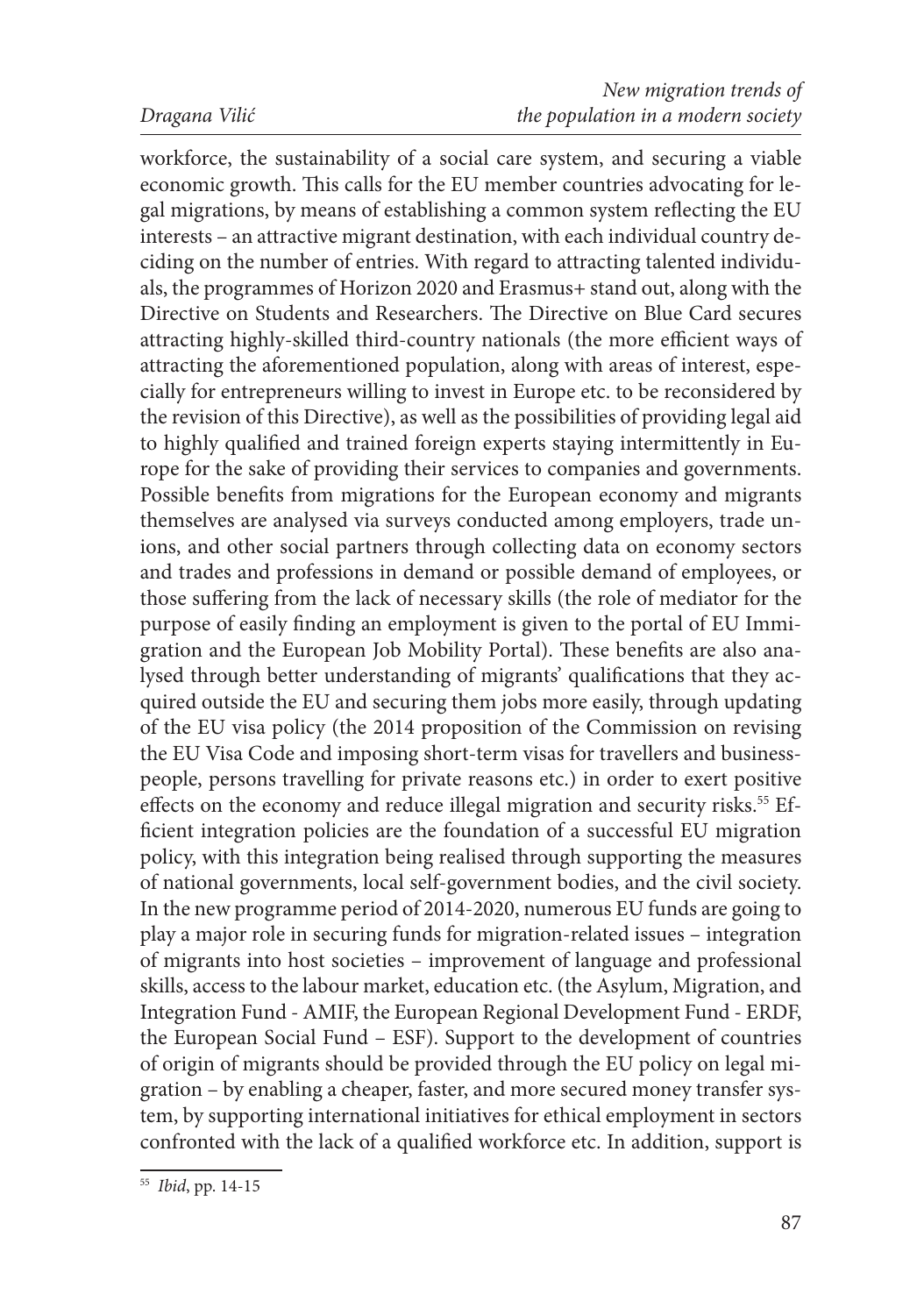provided to partners for an efficient workforce management, with focus on suppressing the exploitation of migrant employees and enhancing their rights (EUR 30 million). With a view to successfully re-establishing the unique market based on workforce mobility, the EU launched an initiative to support the freedom of free movement with the Economic Community of West African States, with a local development contributed by the 'South-South' regional labour mobility encouragement programmes.<sup>56</sup>

The number of migrant children, often unattended, has increased six times in the EU over the past six years – around 30% of all persons seeking asylum in the years of 2015 and 2016 were children. These children demand special care and protection, since they are likely to have experienced a traumatic experience prior to or after migration (victims of extreme violence, trafficking, and various forms of abuse), with the vulnerability of this population being the result of their age, distance from home, and separation from their parents or foster parents. They are exposed to numerous risks (marginalisation, disappearance, separation from family, involvement into criminal activities, arranged marriages etc.), and these risks are augmented if the children are travelling alone or sharing their accommodation with a great number of unknown adults. The protection of migrant children is a priority in all stages of the migration process (conditions of accommodation to processing their asylum requests and integration), which is evident from the acts of the member countries implementing the EU Charter of Fundamental Rights and international humanitarian and children's rights.<sup>57</sup> Despite good practice and constant progress with regard to the matter, recently some inadequate actions were taken, due to a sudden increase in migrant children, which put tremendous stress on their migration management and children protection systems and administration. To cope with this challenge, the EU established a series of coordinated and efficient measures, at the basis of which is a child's best interest principle, whose implementation is being perfected at the level of the Union and its member countries, in order to solve migrant issues (collecting data on migrant children, their identification, admission, providing training for staff working with them, education, seeking permanent solutions), con-

<sup>56</sup> *Ibid,* pp 16-17

<sup>&</sup>lt;sup>57</sup> Strengthening consciousness on the need to protect migrants' children and conrete activities regarding this may be seen different action plans, programmes, round tables, conferences: Action Plan for Minors with no escort(2010-2014), European migration programme and Communication on the current situation of its implementation, Commission's reccommendation 'Investing in children:cutting the circle of deprivation'(26-27 January 2017). European Commission, *Commission's Communication to the European Parliament and Council*: *Protecting Migrants' Children,* {SWD(2017) 129 final}, COM(2017) 211 final, Brisel, 12 April 2017, pp. 2, https://ec.europa.eu/transparency/regdoc/rep/1/2017/HR/COM-2017-211-F1-HR-MAIN-PART-1.PDF, [8 January 2018]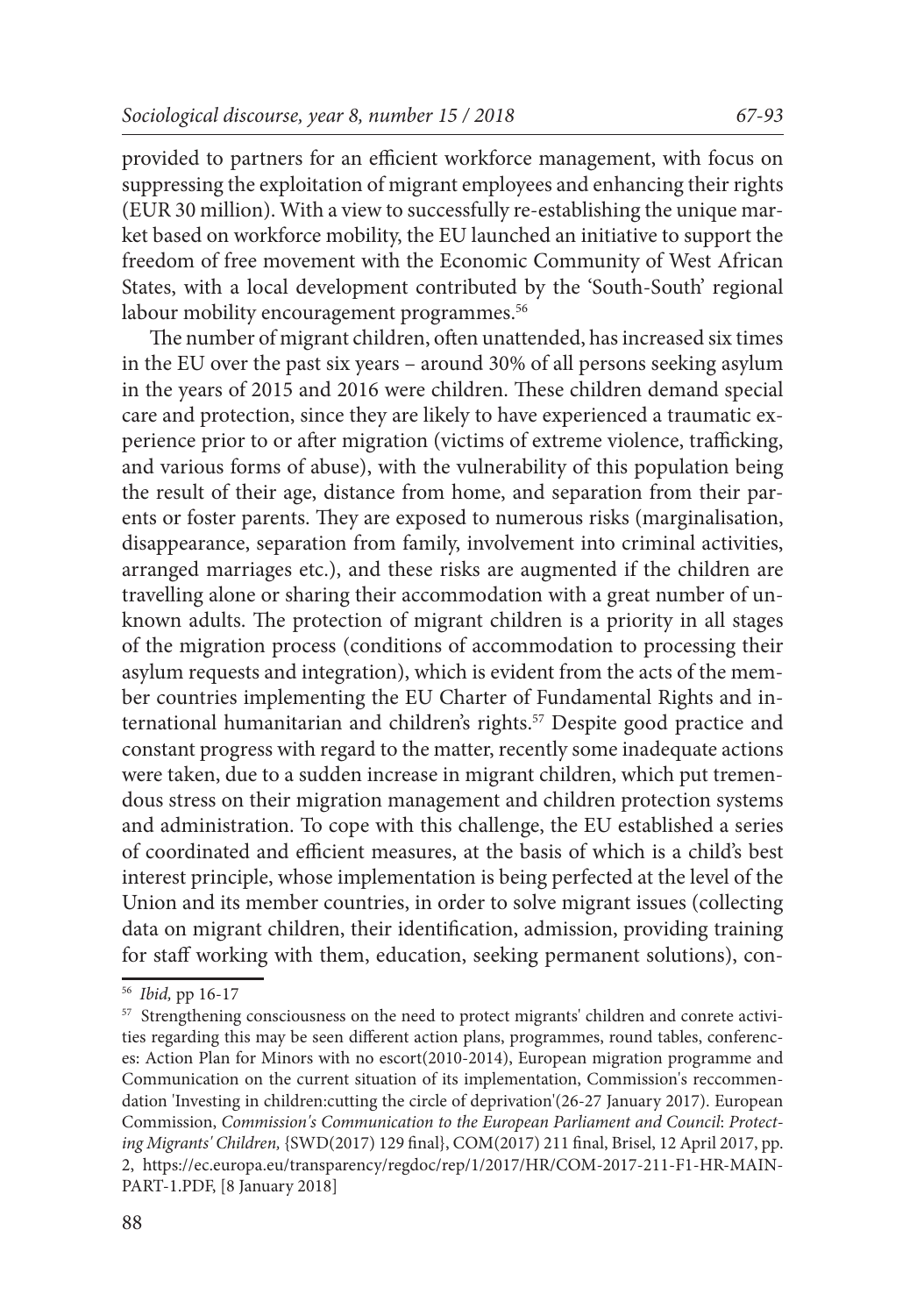ducted simultaneously in both the countries of origin and transitory countries as well.<sup>58</sup> Unfortunately, data are only available for the children submitting the asylum request, and not for those that are unattended or escape from the admission facilities, and often is the case that these children are 'invisible' in terms of their needs due to the fragmentary nature of their personal data, with no reference to their age and sex.<sup>59</sup>

# **Conclusion**

Migration movements present complex and dynamic social processes, influenced by various social, economic, political, cultural, and demographic factors. These movements are not a modern-day phenomenon – there are numerous historical records of their multiple nature, range, and intensity. Yet, globalisation processes have made them more complex, they appear in a new form and with new social characteristics (especially economic migrations). As for their long-term causes, these can be attributed to numerous threats and issues expressed on a global level, resulting in either their legal/illegal or willful/forceful character (poverty, unemployment, civil wars, persecutions, climate changes etc.) Long-term economic and demographic issues in developed countries have their negative effects – reduction of workforce and an unfavourable ratio of supported and working population – questioning the sustainability of the social care system and retirement funds, as well as the sustainability of economic growth and development of the society on the whole. With the aforementioned in mind, migrations appear as a significant factor for absorbing (if not removing) these negative impacts. For that reason, cooperation on a global level of various social subjects is required, in order to provide an optimal response to numerous causes, issues, and challenges of the migration process and establish a quality and efficient control of migration trends at both the national and international level, providing, at the same time, maximum benefits for the migrants and their countries of origin and host countries as well, reflected in the protection and security of a greater

<sup>58</sup> Sustainable development programme until 2030, Political declaration adopted at Valletta in 2015 and additional Action Plan, the project 'Better migration management' directed towards regional level of the Horn of Africa, programmes for regional development and protection in Ethiopia, Somalia, Sudan and Ughanda, support in West Africa to the countries of origin and transit countries, humanitarian operations financed by EU, etc.) European Commission, Commission's Communication to the European Parliament and Council: Protecting Migrants' Children, {SWD(2017) 129 final}, COM(2017) 211 final, Brussels, 12 April 2017, pp. 3 - 4, https://ec.europa.eu/transparency/regdoc/rep/1/2017/HR/COM-2017-211-F1-HR-MAIN-PART-1.PDF, [8 January 2018]

<sup>59</sup> *Ibid*, p.14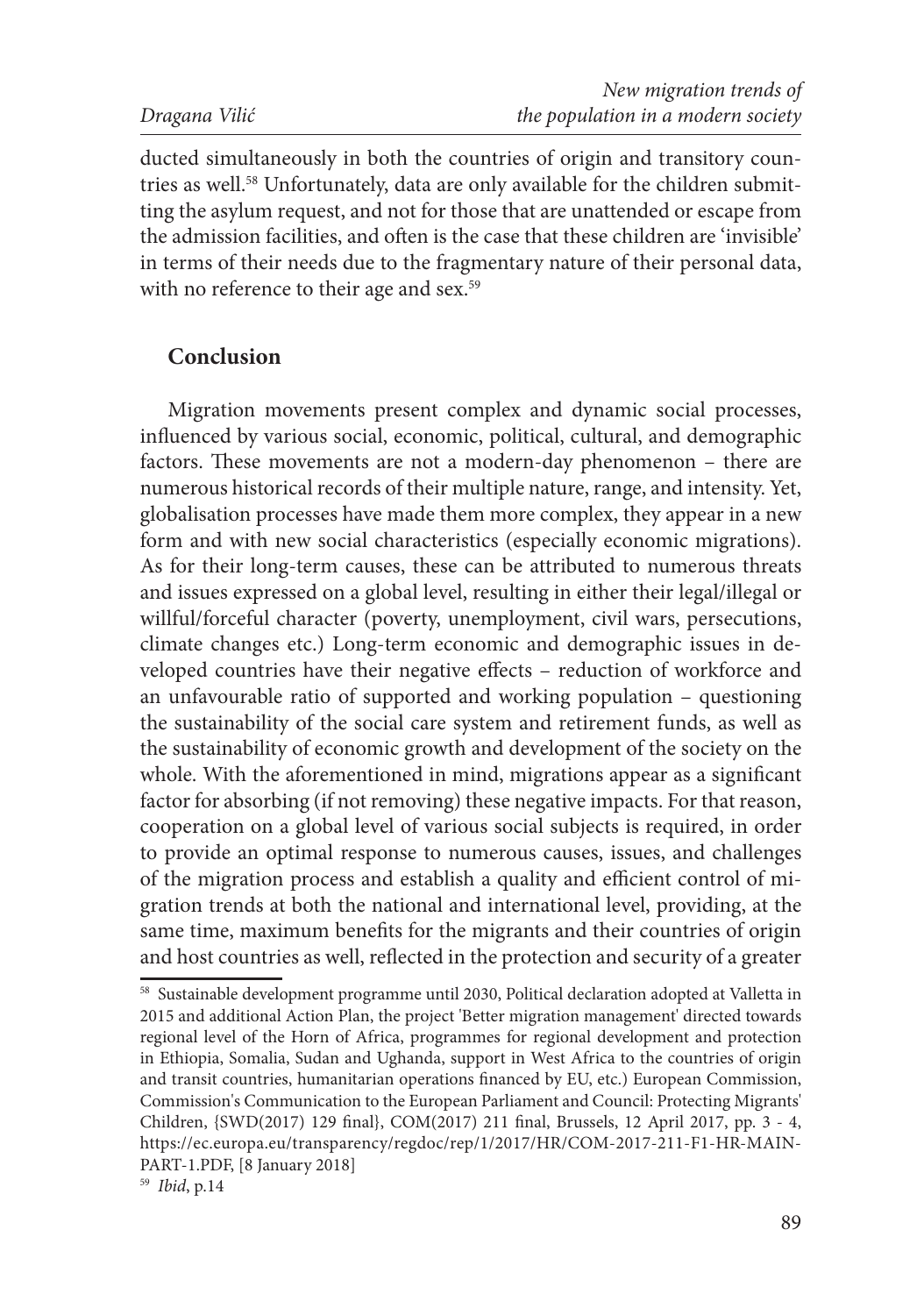share of the young, a more dynamic and efficient labour market, a greater economic growth, and the sustainability of society in general.

# **Literature**

- Bobić, Mirjana (2007). *Demografija i sociologija veza ili sinteza.* Beograd: Javno preduzeće "Službeni glasnik".
- Wertheimer-Baletić, Alica (1999). *Stanovništvo i razvoj,* Zagreb: MATE. U: Bobić, Mirjana (2007). *Demografija i sociologija – veza ili sinteza.* Beograd: Javno preduzeće "Službeni glasnik".
- Wertheimer-Baletić, Alica (2016). Demografski tranzicijski procesi kontinuitet ili diskontinuitet. *Rad*, Hrvatska akademija znanosti i umjetnosti, Razred za društvene znanosti, 51=525, 7-63, pdf. https://hrcak.srce. hr/154740 [08/11/2017.]
- Good Practice Guide on the Integration of Refugees in the European Union, The European Council on Refugees and Exiles (ECRE), http://www.ecre. org/component/downloads/downloads/185.html. U: Hrvatski pravni centar, *Odabrane teme iz područja azila i mugracija –* Okvir za integraciju izbjeglica u hrvatsko društvo, Pripremile pravnice Hrvatskog pravnog centra u sklopu projekta "Pravna pomoć tražiteljima azila" koji HPC izvodi u svojstvu partnera UNHCR-a, 2016, str. 1 – 12., www. hpc.hr. [14/02/2018.]
- Despić, Jelena R. (2015). Migracije visokoobrazovanih lica iz Srbije od 1991. godine u Kanadu i Sjedinjene Američke Države. *Doktorska disertacija.* Beograd: Ekonomski fakultet Univerziteta u Beogradu, pdf. https://fedorabg. bg.ac.rs. [27/01/2018.]
- Đurđev, Branislav (2001). *Osnovne tehnike u demografiji.* Novi Sad: Zmaj i Društvo demografa Jugoslavije. U: Bobić, Mirjana (2007). *Demografija i sociologija – veza ili sinteza.* Beograd: Javno preduzeće "Službeni glasnik".
- Evropska komisija (2015). *Komunikacija Komisije Evropskom parlamentu, Vijeću, Evropskom gospodarskom i socijalnom odboru i Odboru regija – Evropski migracijski program.* COM(2015) 240 final, HR, Brisel, 13.5.2015., str. 1 – 22. https://ec.europa.eu/home-affairs/sites/homeaffairs/files/whatwe-do/policies/european-agenda-migration/background-information/ docs/communication\_on\_the\_european\_agenda\_on\_migration\_hr.pdf [09/01/2018.]
- Evropska komisija (2017). *Komunikacija komisije Evropskom parlamentu i Vijeću: Zaštita djece migranata.* {SWD(2017) 129 final}, COM(2017) 211 final, Brisel, 12.4.2017., str. 1-16, https://ec.europa.eu/transparency/ regdoc/rep/1/2017/HR/COM-2017-211-F1-HR-MAIN-PART-1.PDF,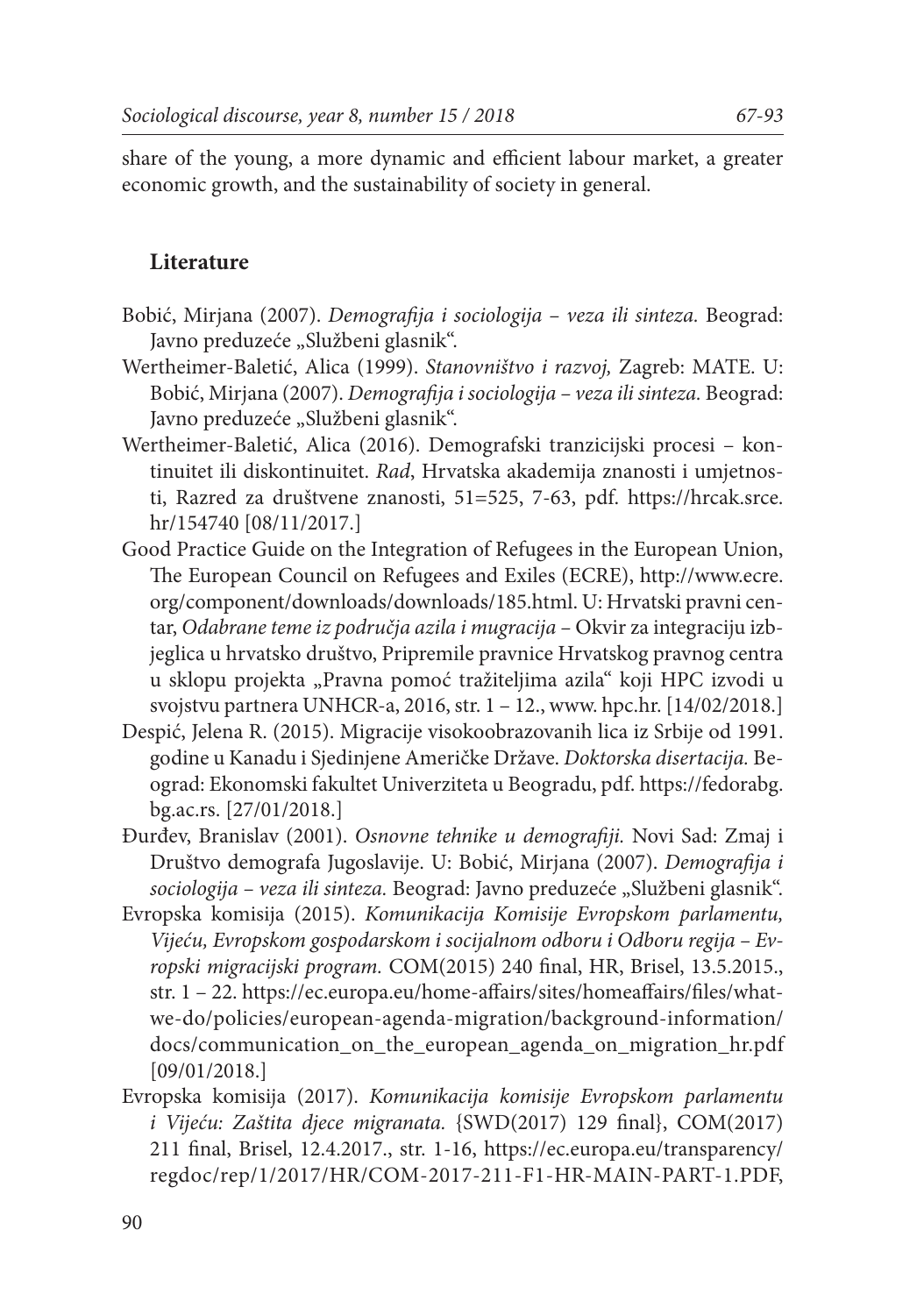[08.01.2018.]

- Evropska komisija (2017). *Upravljanje migracijama otpornim na buduće promjene: Evropska komisija utvrđuje daljnje korake.* Brisel, 7. decembra 2017., IP-17-5132\_HR%20(3). str. 1 -3. pdf www. europa.eu\_ IP-17-5132\_ hr [08/01/2018.]
- Eurostat Statistics Explained (2017), *Statistički podaci o migracijama i migrantnom stanovništvu*, podaci dobijeni u martu 2017. godine, http: http:// ec.europa.eu/eurostat/statistics-explained/index.php/Migration\_and\_ migrant population statistics/hr  $[04/12/2017.]$
- Zelinsky, Wilbur (1971). The hypothesis of the mobility transition. *The Geographical Review* LX1, pp. 219-249. U: Gedik, Ayse (2005). Toward a theory of mobility transition: test of Zelinsky's theory with the Japanese and Turkish data 1955-2000, str. 1- 10. pdf., IUSSP, XXV International Population Conference of the IUSSP, France, 2005, http://iussp2005.princeton. edu/papers/51383 [27/01/2018.]
- Castels, S. (1986), The Guest Worker in Western Europe: An Obituary, International Migration Review, 22(4). Castels, S., Miller, M. J (1993). The Age of Migration – International Population Movements in the Modern World. New York: The Guilford Press. U: Predojević-Despić, Jelena (2009). Migrantske mreže: nezaobilazna perspektiva u proučavanju savremenih međunarodnih migracija. *Sociološki pregled,* 43 (2), 209 – 229, http:// www.socioloskipregled.org.rs/2017/08/15/socioloski-pregled-vol-xliiii-2009-no-2/ [16.01.2018.]
- Castells, Manuel (2010). Organizational Globalization of Crime, Cultural Identification of Criminals*,* U: *The Information Age Economy, Society, and Culture: Volume III End of Millennium*. Second edition, With a new preface, Wiley-Blackwell. U: Vilić, Dragana (2017). Kriminal – socijalni rizik u savremenom društvu. *POLITEIA*, Godina 7, Broj 13, Banja Luka: Fakultet političkih nauka, pp. 84-113.
- Konvencija o statusu izbjeglica, UNTS vol. 189, str. 137, 28. jula 1951. i Protokol o statusu izbjeglica, UNTS vol. 606, str. 267, 31. januara 1967. godine, SL SFRJ: MU 15/67
- Lukić, Vesna (2013). Socio-ekonomski aspekti dnevnih migracija. *SOCI-OLOGIJA.* Vol. LV, N° 2., 283 – 298. pdf. www.sociologija.org [02/01/2018.]
- Milosavljević, Milosav & Aleksandar L. Jugović (2009). *Izvan granica društva – savremeno društvo i marginalne grupe.* Beograd: Fakultet za specijalnu edukaciju i rehabilitaciju Univerzitet u Beogradu – Izdavački centar (CIDD).
- Mimica, Aljoša & Marija Bogdanović (2007) (prir.). *Sociološki rečnik*, Be-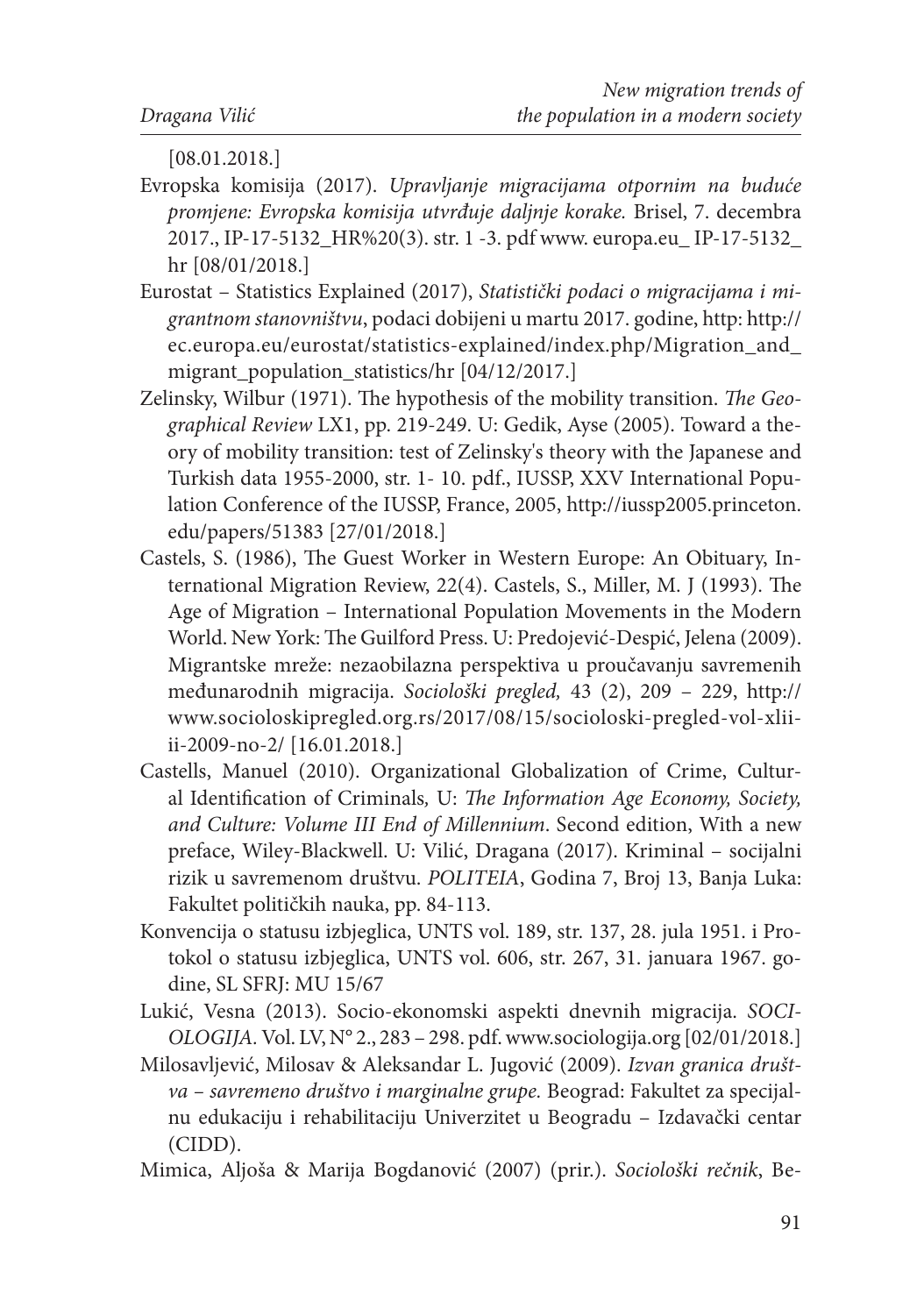ograd: Zavod za udžbenike.

- Peneva, Marija (2011). Utjecaj krize na migracijsku politiku EU. *Zbornik radova: Kriza: Preobrazba ili propast?* (Ur. Alka Obadić, Jurica Šimurina, Josip Tica), Zagreb: Ekonomski fakultet, vol. 1, str. 113 - 128, EconPapers – Economics at your fingertips, http://web.efzg.hr/RePEc/chapters/ chapter11-07.pdf [21.11.2017.]
- Predojević-Despić, Jelena (2009). Migrantske mreže: nezaobilazna perspektiva u proučavanju savremenih međunarodnih migracija. *Sociološki pregled*, vol. XLIII, no. 2, str. 209 - 229. http://www.socioloskipregled.org. rs/2017/08/15/socioloski-pregled-vol-xliiii-2009-no-2/ [16.01.2018.]
- Predojević-Despić, Jelena (2010). Ka razumevanju determinanti međunarodnih migracija danas – teorijska perspektiva. *Stanovništvo*, br. 1, XLVI-II, str. 25 – 48. http://www.komunikacija.org.rs/komunikacija/casopisi/ stanov/XLVIII\_1/index\_html?stdlang=ser\_lat, [15.01.2018.].
- Puljiz, Vlado (2016). Starenje stanovništva izazov socijalne politike. *Revija za socijalnu politiku*, god. 23, br. 1, Zagreb, str. 81 – 98., www.rsp.hr [04/12/2017.]
- Rouse, Roger (1995). Questions of Identity: Personhood and Collectivity in Transnational Migration to the United States. *Critique of Anthropology*, 15 (4), r. 351 - 380. https://pdfs.semanticscholar.org/ae2b/001c44ee0039d-8a6ea37b2fdbc0962246bce.pdf [16.01.2018.].
- Topić-Pavković, Branka (2016). Fiskalni uticaj migrantske krize na nacionalnu ekonomiju. *ACTA ECONOMICA*, Godina XIV, broj 24, Banja Luka: Ekonomski fakultet, str. 89 - 106.
- United Nations, International Migration Report 2017: Highlights, ST/ESA/ SER.A/404, New York: Department of Economic and Social Affairs, str. 1-31, http://www.un.org/en/development/desa/population/migration/ publications/migrationreport/docs/MigrationReport2017\_Highlights. pdf [07/01/2018.]
- United Nations, Sixteenth Coordination Meeting on International Migration 15-16 February 2018, United Nations Headquarters, New York, http:// www.un.org/en/development/desa/population/migration/events/coordination/16/index.shtml [20/02/2018.]
- United Nations, Department of Economic and Social Affairs Department of Economic and Social Affairs, *International Migrants Day 18 December*, http://www.un.org/en/events/migrantsday/index.shtml [10/02/2018.]
- United Nations, *Migration and Integration some basic concepts*, http://www. unesco.org/new/en/social-and-human-sciences/themes/international-migration/glossary/migrant/ [27/01/2018.]
- U.S. Census Bureau (2012). *Statistical Abstract of the United States.* U: Despić,